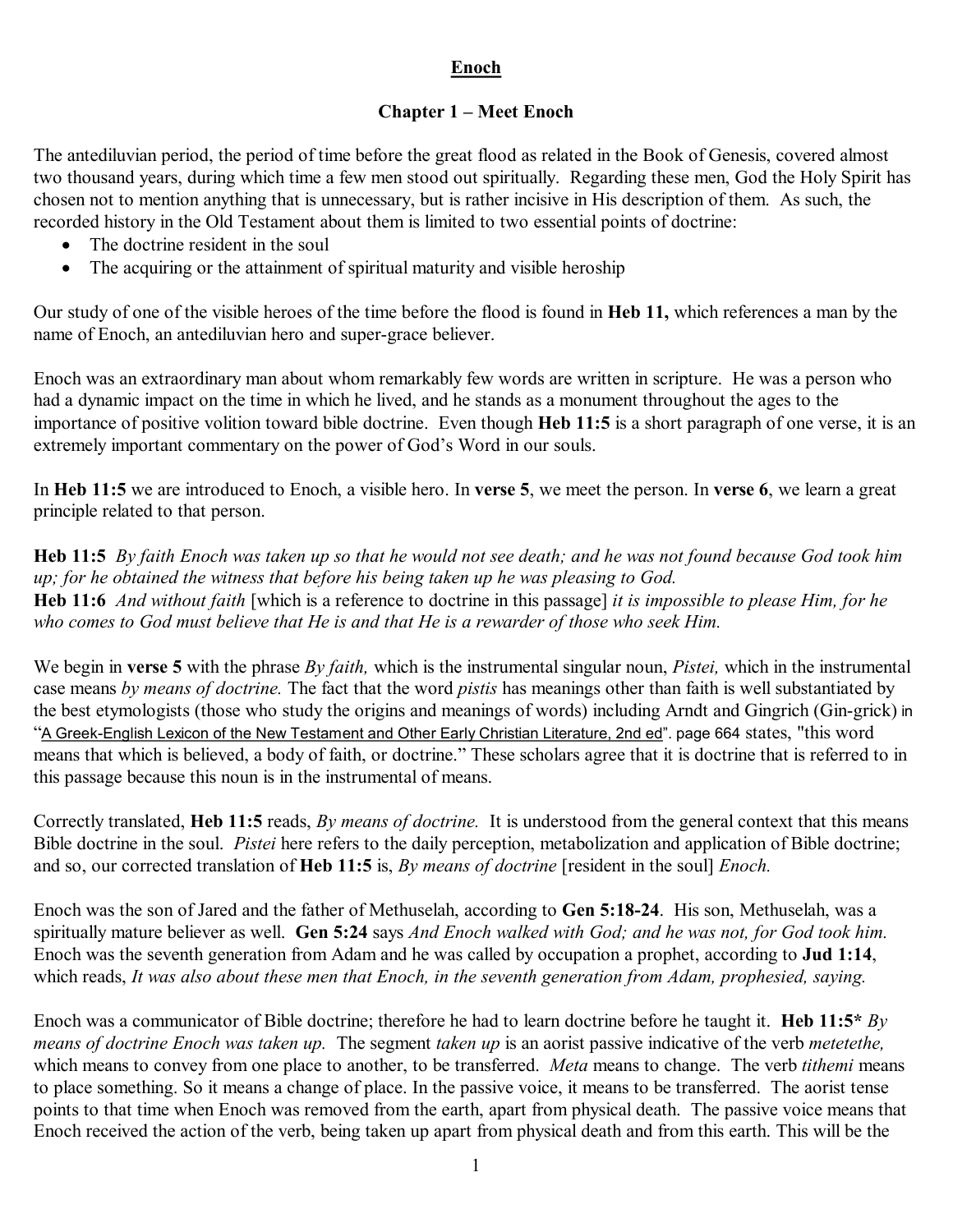blessing for the Rapture generation, just as it was a blessing for Enoch. The indicative mood is declarative, a dogmatic statement of history. In other words, it is an historical fact that Enoch departed from this life apart from physical death.

So far, our corrected translation is, **Heb 11:5\*** *By means of doctrine* [resident in the soul] *Enoch was transferred so that he should not see death*. This is a transfer from earth to heaven without death. Now, there is no scriptural reason given for his transfer. He's not one of the two witnesses who come back during the Tribulation period – those are Moses and Elijah. Enoch is a Gentile and not a Jew. According to **Rev 11:34,** the two witnesses that come back during the tribulation period are Jewish. Enoch is not involved in that at all.

God is sovereign and has a marvelous sense of humor, which means that every now and then He does something a little different. This simply emphasizes the fact that escrow blessings are not only phenomenal in their content, but also often unusual as far as this life is concerned. And as far as we know, this transference happened only to Enoch and Elijah.

**Heb 11:5\*** *By means of doctrine* [resident in the soul] *Enoch was transferred so that he should not see death; and he was not found because God took him up.* This means that the people of his time did a lot of searching for him. This was much different than death because a transfer means that the body is missing. In physical death, the soul leaves the body and the body sticks around, staying on earth. In a transfer such as we have with Enoch, the body goes along with the soul so there is no body and no sign of Enoch at all. It becomes apparent that there was some consternation in the family, as Enoch suddenly disappeared and was never heard from or seen again. Apparently from his own teaching, he made it very clear that something like this was going to happen so that those who were positive toward doctrine would understand. Those who were negative toward doctrine would find no explanation. The same thing will be true at the Rapture.

People believe that the rapture is going to stir up a lot of people because believers are going to disappear. Well, in the first place, there will be mighty few believers on the earth as we get down to the last great apostasy that precedes the rapture. Therefore, the disappearance of a few believers that are on earth is not going to cause much of a stir. With all of the satanic propaganda and activity during that time, people will be ignoring the whole thing and all of the missing bodies will be accounted for in some way. The rapture is a transfer, or a permanent change of location, for all believers.

**Heb 11:5\*** *By means of doctrine* [resident in the soul] *Enoch was transferred so that he should not see death; and he was not found because God took him up.* This was Enoch's last super-grace blessing in time. This verse concludes that dying grace is one of the super-grace blessings for invisible heroes. Dying grace is defined as the death of the mature believer. It is the experience of physical death under a special provision of grace, whereby the believer involved experiences both blessing and happiness while dying. Dying grace can occur regardless of the amount of pain and suffering while dying. There could be maximum pain or a minimum amount of pain, but in either case, there is maximum happiness and soul stimulation. Dying grace is for the mature believer only. **Psa 33:1819** *Behold, the eye of the Lord is on those who fear* [are occupied with] *Him, on those who hope for His lovingkindness* [have confidence in His grace]*, to deliver their soul from death and to keep them alive in famine* [depression]*.*

Paul talked about dying grace in **2Ti 4:68** *For I am already being poured out as a drink offering, and the time of my departure has come. I have fought the good fight, I have finished the course, I have kept the faith; in the future there is laid up for me the crown of righteousness, which the Lord, the righteous Judge, will award to me on that day; and not only to me, but also to all who have loved His appearing.*

**Psa 116:15** *Precious in the sight of the Lord is the death of His godly ones* [mature believers]. Dying grace removes the fear of death, **Psa 23:4**, *Even though I walk through the valley of the shadow of death, I fear no evil, for You are*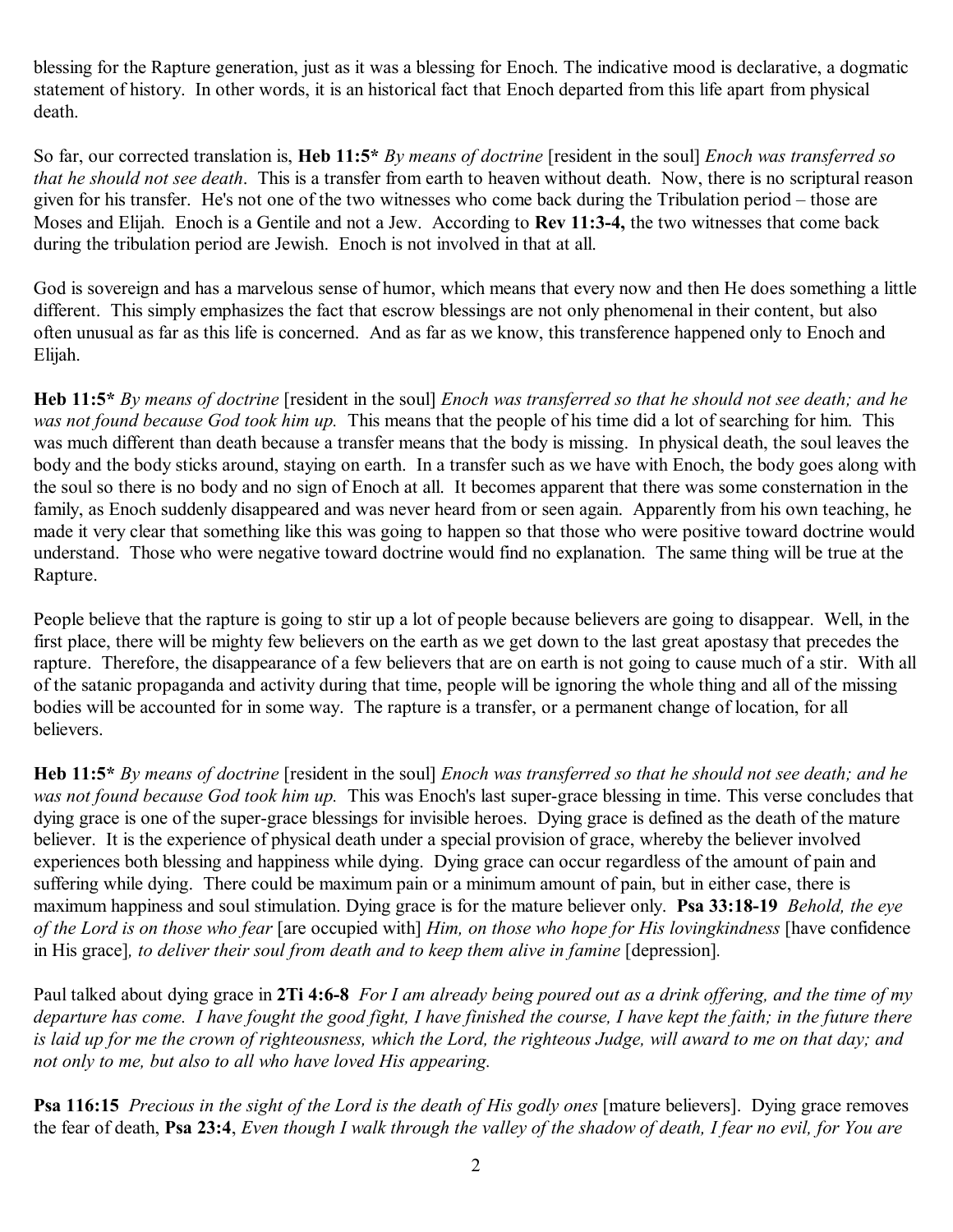*with me.* Dying grace is the great blessing which comes at the termination of one's life. It is still a part of living. Physical death plus doctrine equals the greatest blessing of life. Dying grace is part of the mature believer's super-grace blessings. It is the link between temporal and eternal escrow blessings, **Rom 5:20; Heb 11:13**. It is the bridge which takes the believer from grace to grace. Dying grace is the link between time and eternity. The mature believer has the best for time. However, dying grace is blessing from God that is better than any other blessing in time. In eternity, He has better than the temporal best in store.

Always remember this, if there is nothing worth living for, there is nothing worth dying for. Dying grace is also the bridge between the *a fortiori* blessings of time and eternity. **Rom 5:1217** *Therefore, just as through one man sin entered into the world, and death through sin, and so death spread to all men, because all sinned—for until the Law sin was in the world, but sin is not imputed when there is no law. Nevertheless death reigned from Adam until Moses, even over those who had not sinned in the likeness of the offense of Adam, who is a type of Him who was to come. But the free gift is not like the transgression. For if by the transgression of the one the many died, much more did the grace of God and the gift by the grace of the one Man, Jesus Christ, abound to the many. The gift is not like that which came through the one who sinned; for on the one hand the judgment arose from one transgression resulting in condemnation, but on the other hand the free gift arose from many transgressions resulting in justification. For if by the transgression of the one, death reigned through the one, much more those who receive the abundance of grace and of the gift of righteousness will reign in life through the One, Jesus Christ.*

This *a fortiori* rationale says that if God provides the greater in time, He cannot withhold the lesser in eternity. It is easier for God to produce eternal blessing than to produce temporal blessing for the mature believer in time. Dying grace links the two categories of blessing. The believer without blessing in time receives none in eternity. In **2Ti 4:78**, Paul was dying. Since he held on to maturity until death, he knew he would be rewarded in eternity. Dying grace brings all eternal rewards into clear focus. The perception, metabolization, and application of Bible doctrine are the only ways to reach and maintain spiritual maturity and to receive dying grace blessings, **Phi 3:1214**.

You must press on, maintain your momentum, and advance to the objective for the purpose of reward. **Job 5:1924** teaches that the mature believer has no fear of death. He has no fear of anything dangerous. The mature believer knows that no believer dies until the Lord says it's time to come home. And, once God calls a believer home, nothing can keep him here. The living must go on living while the dying is dying. A person in dying grace never hinders others from continuing their living. God is the expert. He decides when is the perfect time for each of us to depart from the earth. God's time is the best time.

There are 3 exceptions to Dying Grace.

- 1. Those under the sin unto death, **Phi 3:1819**.
- 2. Those who transfer to eternity without dying, e.g., Enoch and Elijah, **Heb 11:56; 2Ki 2:1**.
- 3. The Rapture generation, **1Co 15:5157; 1Th 4:1618**.

The capacity for dying results from spiritual capacity in living. Spiritual capacity is attained through the three spiritual skills (the filling of the Holy Spirit, metabolization of doctrine, and execution of the Predesigned Plan of God through the use of the ten problem solving devices). If you have capacity for life, then you will have that capacity for dying.

Spiritual capacity is the basis for grace blessing in living and grace blessing in dying. This is what is meant by **Phi 1:21** *For to me, to live is Christ and to die is gain.* There truly is great excitement for the believer in his dying experience.

In the divine initiative of grace, our Shepherd, the Lord Jesus Christ, has provided two categories of fantastic blessing on this earth: the blessing related to living and the blessing related to dying. Living grace is related to the function of the spiritual skills, the application of metabolized doctrine to experience, but dying grace is walking through a valley where you live doctrine. You apply doctrine in the living phase; you live doctrine in the dying phase.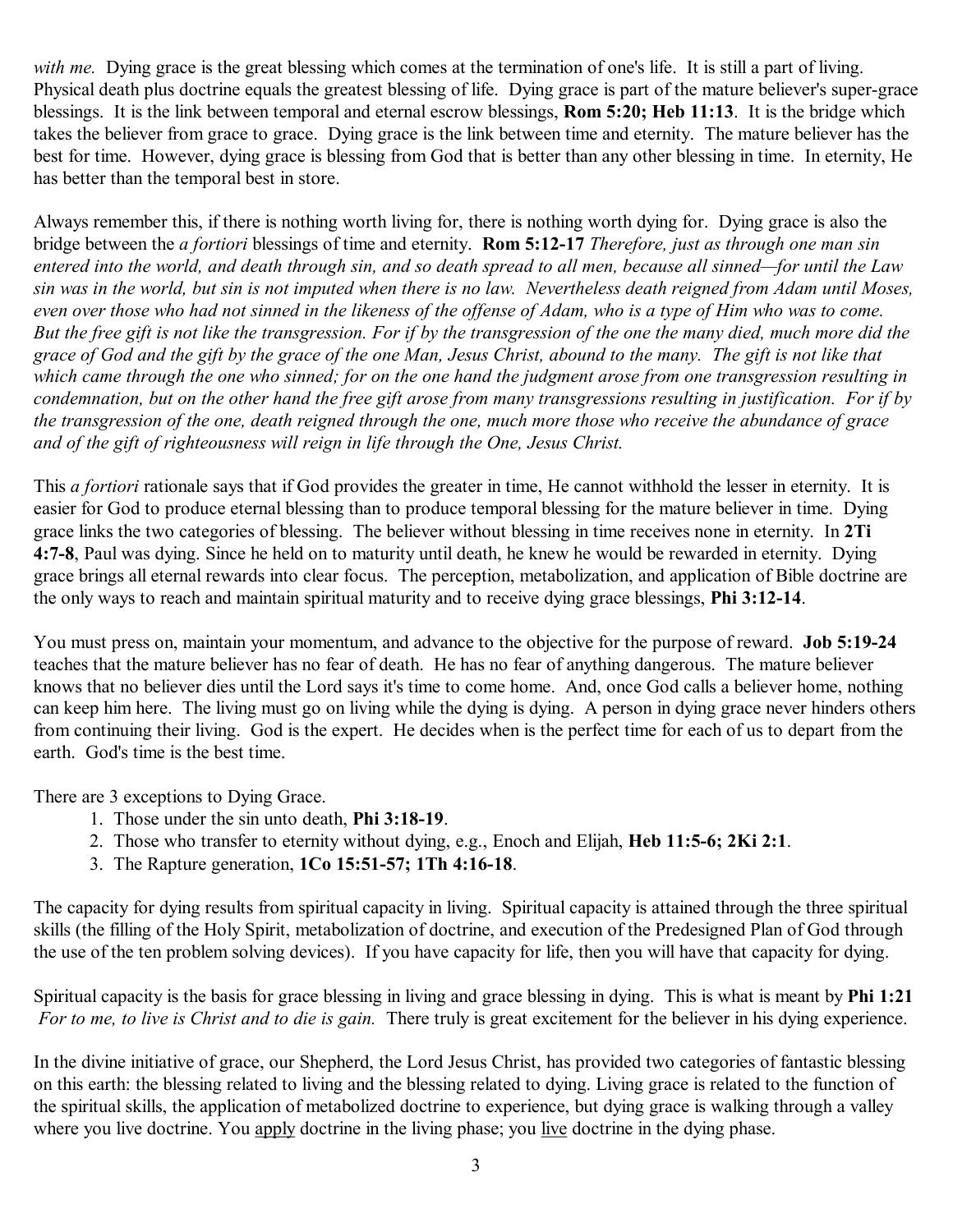Every believer has his very own death-shadowed valley, **Psa 23:4** *Even though I walk through the valley of the shadow of death* [death-shadowed valley], *I fear no evil, for You are with me.* This means that God decides the time, the manner, and the place of our death. And the principle is that the dying and death of every believer is the grace decision, wise decision, loving decision, and fair decision of the sovereignty of God. God is perfect; therefore, his timing is perfect in our death. Because of this, God knows the exact right time to transfer the believer from this veil of tears into His presence in heaven, so that no believer can be removed from this life apart from the wise and sovereign decision of a loving God. And until God makes that decision, no instrument of death can remove the believer from this life on earth.

Since our death is God's personal decision, it is also God's victory, but He has transferred that victory to us. For every believer, without exception, death is God's victory, which He has given to each one of us. The Lord Jesus Christ not only determines time, manner, and place of our death, but He also accompanies us through our very own valley.

God has given to us, through the divine initiative of antecedent grace, our very own death-shadowed valley, which is, the time, the manner, and the place of our death.

**1Co 15:55, 57**, *O Death, where is your victory? O death, where is your sting?* [O death, where is your sting? O grave, where is your victory?] *...but thanks be to God, who gives us* [to us for our benefit] *the victory through our Lord Jesus Christ.*

**Rom 14:8** *For* [not only] *if we live, we live for the Lord, or* [but also] *if we die, we die for the Lord; therefore whether we live or die, we are the Lord's.*

**Ecc 3:1-2** *There is an appointed* [a right] *time for everything. And there is a time for every event under heaven-- A time to give birth* [be born] *and a time to die; A time to plant and a time to uproot what is planted.* **Job 1:21** *The Lord gave and the Lord has taken away. Blessed be the name of the Lord.*

In 1Th 4:13, 16-18, we are told not to be ignorant about the subject of the death of loved ones, *But we do not want you to be uninformed* [For we do not want to be ignorant], *brethren, about those who are asleep, so that you will* [may] *not grieve, as do the rest* [believers ignorant of doctrine and unbelievers] *who have no hope…For the Lord Himself will descend from heaven with a shout, with the voice of the archangel and with the trumpet of God, and the dead in Christ shall rise first. Then we who are alive and remain shall be caught up together with them in the clouds to meet the Lord in the air, and so we shall always be with the Lord. Therefore comfort one another with these words.*

**Heb 11:1** *Now faith is the assurance of things hoped for, the conviction of things not seen* [In fact, doctrine keeps on being the reality from which we keep on receiving confidence, the proof of matters not being seen.] **Heb 11:2** *For by it* [doctrine] *the men of old gained approval* [that is they became spiritually mature and glorified God].

**Heb 11:3** *By faith we understand that the worlds were prepared by the word of God* [By means of doctrine we understand that the dispensations were prepared by the word of God], *so that what is* [being] *seen* [that is unfolding in history] *was not made* [has not come to pass] *out of things which are visible* [from the men who appear to control history].

**Heb 11:4** *By faith* [means of doctrine resident in the soul] *Abel offered to God a greater sacrifice than Cain, through which* [offering] *he received testimony* [confirmation] *that he was* [or kept on being] *righteous, God testifying about his gifts, and through faith* [the doctrine resident in his soul], *though he is dead, he still speaks.*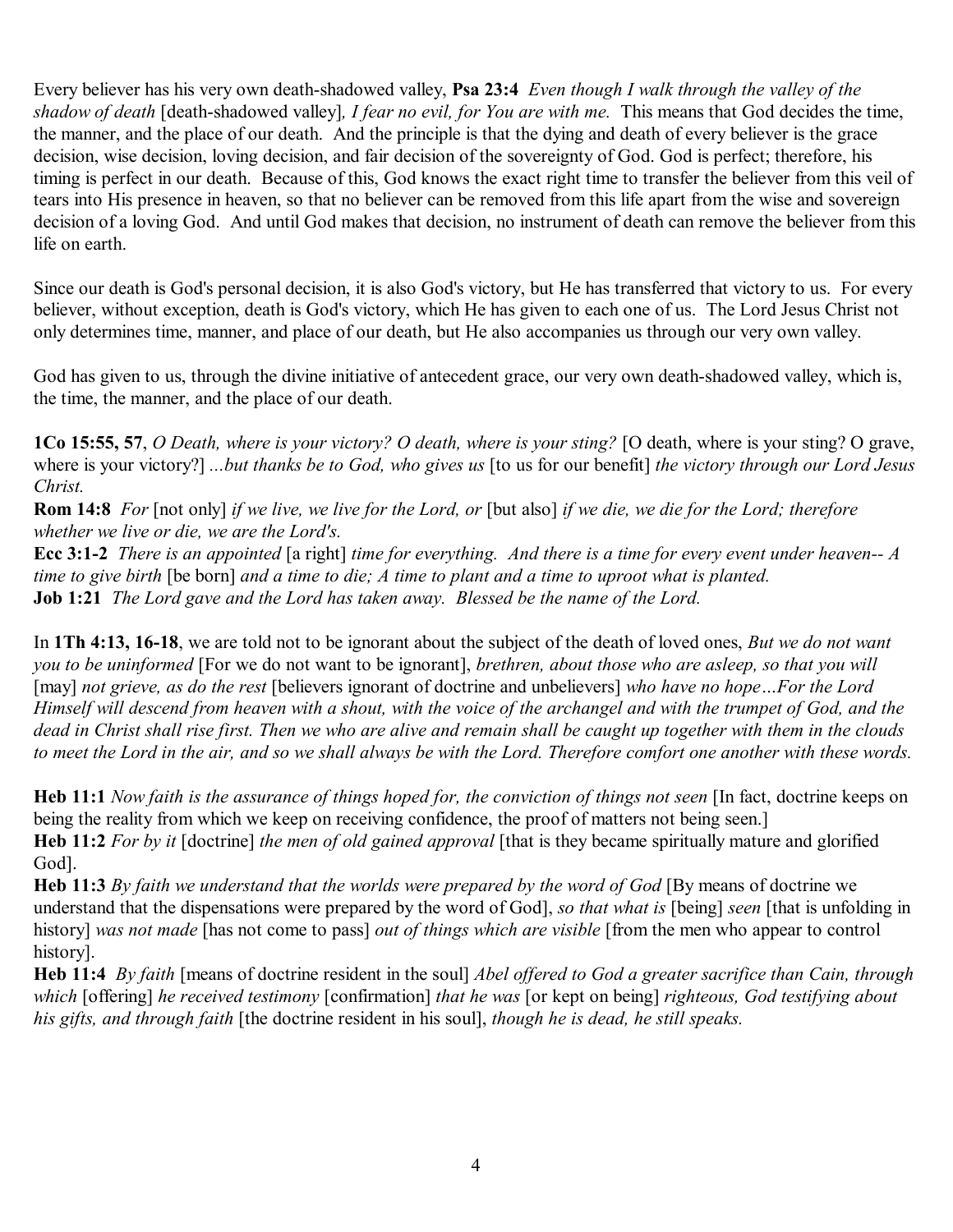#### **Chapter 2 – Enoch's Generational Formula**

**Heb 11:5\*** *By means of doctrine* [resident in the soul] *Enoch was transferred so that he should not see death; and he was not found because God took him up; for he obtained the witness that before his being taken up he was pleasing to God.*

We know very little about Enoch except that which is revealed in the few passages we have noted so far. Therefore we need to note something of extreme importance concerning the life of Enoch. There are some very peculiar and unique things that happened in the first 8 chapters of the Bible that simply require faith on our part. We simply have to believe that they are true in spite of the fact that they may not be understandable to us or seem to fit into the biblical concepts we may have.

We will be studying **Gen 5**. It is important to begin this passage by noting some principles, which will make it a little bit easier to understand. The first two thousands years of history, which we call the antediluvian civilization [before the flood], involve only a few chapters in **Genesis**. In fact, there are only eight chapters relating what happened to the world before the flood. But we can draw some very definite conclusions from what we have seen thus far.

God the Holy Spirit has seen fit to record in the Word of God a certain formula, or pattern, in the Hebrew. We are going to see that in **Gen 5** we have a generational formula, which is patterned using divinely constructed genealogy.

We are going to have to stop and spend some time with this formula, because no portion of the Word of God is to be ignored or lightly esteemed. Every portion of the Word has meaning and purpose, and, obviously, application to our lives, or it would not be given. Now, we are considering things that happened six or seven thousand years ago. By our standards, living a relatively short time on this earth as we do, that is an extremely long time. To God, it is not a long time at all.

First of all, before the flood, people lived much longer than we do now. In fact, we have the record of at least two people who lived almost a thousand years. One of these, by the way, was the grandfather and the other was the grandson. The first general point we want to note is that people lived a long, long time. The human body in those days was capable of living for nearly a millennium. The environment was vastly different, resulting in much better health standards. During the antediluvian civilization, the earth was not yet tilted on its axis, and there were no bacteria. Therefore, there was perfect climate and great health as a result of the good foods that grew from the trees and from the ground. Mankind has a different life span in each civilization. It is a well-known fact that historically, the shortest life span was during the Middle Ages, or what many call the dark ages.

In medieval times, people lived to be all of 32 or 33 before they died. A person of 50 was considered to be very old! If we had time to study the medieval times, we would see that the reasons for that had to do with their health standards (which were terribly low), their manner of diet, and their manner of living. All of these things were historically low.

Many of us perhaps have read or seen some romantic stories about knights. However, there wasn't anything romantic about a knight who never brushed his teeth, who constantly had decayed food in his mouth, and who never changed his clothes. In fact, he wore leather most of the time when he wasn't wearing his armor. And he wore the same leather shirt for possibly ten years. Of course, they had no napkins, they had no utensils for eating, such as knifes, forks, and spoons, and they slopped the food all over themselves and ate like pigs. They rarely took baths. Bathing was alien to their lifestyle and there was an aversion and apprehension to it.

It's interesting to study the manner in which they lived, and to note that the terrible conditions that existed in history existed because of religion. Religion was at its epoch, at its height! The medieval period is quite in contrast with the time we are studying during which people lived to be 930, 912, 962, and 969 years old.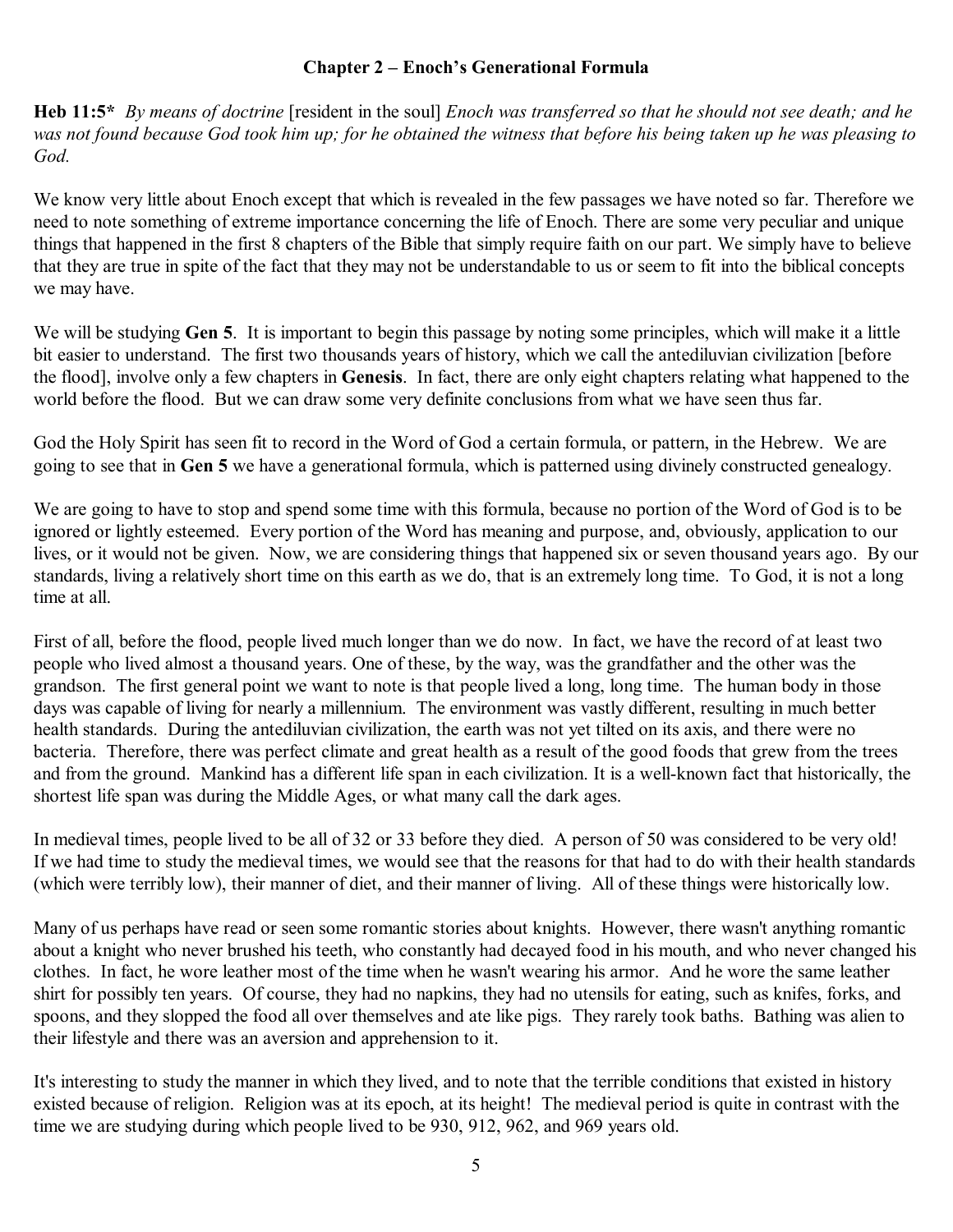Again, there are several reasons for this longevity. The climate before the flood was universally perfect. And as far as we can tell, the earth was not tilted on its axis. The tilt seems to have occurred as a result of the flood. And that little tilt in the earth as it rotates on its axis, has a great deal to do with the fact that we have variations in climate, and at that time there were no variations in climate. Before the flood, most of the water was stored under the earth. Some of the water came from the dew in the morning. They did not have violent storms and rain such as we have today. Their weather was very good. In fact, it was so good that the ladies had excellent skin even at age 800 or 900. And the food was absolutely perfect. The food quality, of course, was enriched by the excellent condition of the soil in the antediluvian civilization. There were no deserts in the antediluvian civilization. And though man had to work for his food, it contained all the vitamins, all the minerals, and everything that was necessary for good health. In addition to climate and excellent food, there was plenty of room on the earth, and there were not the terrible diseases that occurred during the postdiluvian civilization. The cities were not over-populated like they are today.

God could have restored the earth to its original form after the flood, but did not. Perhaps one of the reasons that man does not live **now** as long as he did in the antediluvian civilization is the fact that the longer we are alive, the more arrogant and corrupt we become. So perhaps it is the grace of God that the average person lives about 70 or 80 years. As David said **Psa 90:10** *As for the days of our life, they contain seventy years, Or if due to strength, eighty years.* Biological life did not have the health hazards that we have today in the antediluvian civilization.

All of these things contribute to a much longer life. We will now note a formula that will enable us to understand what type of individual Enoch was.

We need to begin with **Gen 5:1** *This is the book of the generations of Adam. In the day when God created man, He made him in the likeness of God.*

**Gen 5:2** *He created them male and female, and He blessed them and named them Man in the day when they were created.*

**Gen 5:3** *When Adam had lived one hundred and thirty years, he became the father of a son in his own likeness, according to his image, and named him Seth.*

**Gen 5:4** *Then the days of Adam after he became the father of Seth were eight hundred years, and he had other sons and daughters.*

**Gen 5:5** *So all the days that Adam lived were nine hundred and thirty years, and he died.*

**Gen 5:6** *Seth lived one hundred and five years, and became the father of Enosh.*

**Gen 5:7** *Then Seth lived eight hundred and seven years after he became the father of Enosh, and he had other sons and daughters.*

**Gen 5:8** *So all the days of Seth were nine hundred and twelve years, and he died.*

This passage is actually written in a Hebrew formula that is not revealed in the English translation. First year Hebrew students always want to get a passage like this for an examination, because the passage is definitely formulaic. For example, when it says in **verse 6** that Seth lived 105 years it is the qal imperfect of *chajah*. And every time someone lives hereafter it is always the same *chajah*. It's always in the qal imperfect and the imperfect tense indicates the elapse of time. The verse then says, *he lived 105 years and became the father of* which is the hiphil perfect of *jalad* which means to *cause to bring forth.* This hiphil perfect is a part of the formula.

So in **Gen 5:6** *And Seth lived* [qal imperfect of *chajah*] *one hundred and five years, and became* [the hiphil perfect of *jalad*] *the father of Enosh.*

**Gen 5:7** *Then Seth lived* [qal imperfect of *chajah* again] *eight hundred and seven years after he became* [the hiphil perfect of *jalad*] *the father of Enosh, and he had other sons and daughters.*

We see it follows the same formula in every paragraph.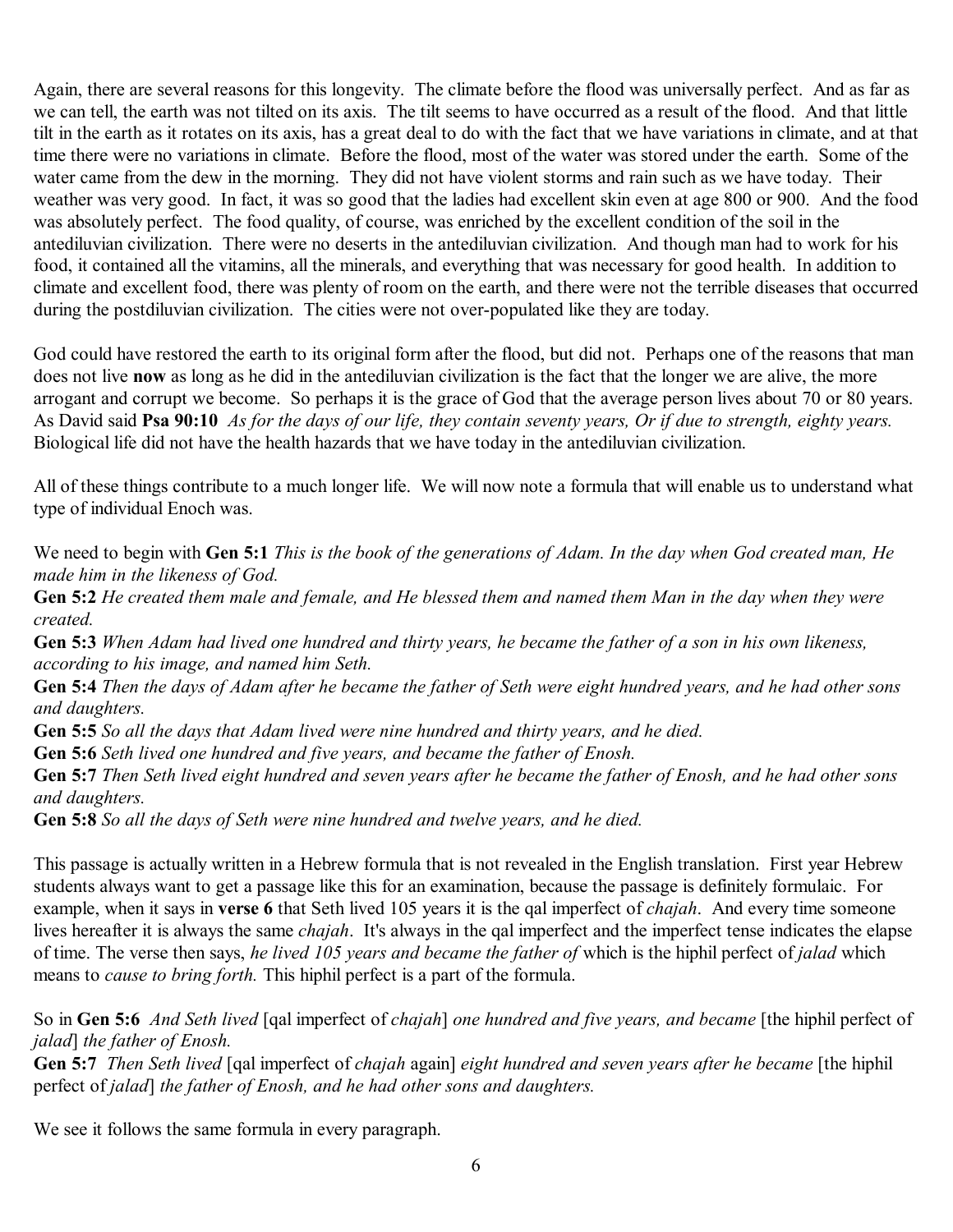**Gen 5:8** *So all the days of Seth were nine hundred and twelve years, and he died* [qal imperfect of *muth*].

This formula is followed for every generation. Here is the reason and what it should mean to you: this formula is followed for every generation selecting and emphasizing **one** person. For example, **Gen 5:***4 Then the days of Adam after he became the father of Seth were eight hundred years, and he had other sons and daughters.*

**Gen 5:7** *Then Seth lived eight hundred and seven years after he became the father of Enosh, and he had other sons and daughters.*

**Gen 5:10** *Then Enosh lived eight hundred and fifteen years after he became the father of Kenan, and he had other sons and daughters.*

**Gen 5:13** *Then Kenan lived eight hundred and forty years after he became the father of Mahalalel, and he had other sons and daughters.*

**Gen 5:16** *Then Mahalalel lived eight hundred and thirty years after he became the father of Jared, and he had other sons and daughters.*

**Gen 5:19** T*hen Jared lived eight hundred years after he became the father of Enoch, and he had other sons and daughters.*

**Gen 5:22** *Then Enoch walked with God three hundred years after he became the father of Methuselah, and he had other sons and daughters.*

So they all had one son mentioned by name and then many unnamed children as well. Then they died. We see that this formula is found throughout this chapter. We will note in this formula that there are always others unnamed in each family, and the principle we derive from that is that families are divided through Bible doctrine. The adage that the family that "prays together stays together" is not true. The family that does anything together doesn't always stay together.

Old sin natures inevitably clash, and go in different directions. The only thing that holds a family together is the same thing by which there could be compatibility in the human race, and that is Bible doctrine resident in the soul. As Paul said in **Phi 2:2** *make my joy complete by being of the same mind.*

#### **Rom 12:16** *Be of the same mind toward one another;*

**Rom 15:5** *Now may the God who gives perseverance and encouragement grant you to be of the same mind with one another according to Christ Jesus;*

**1Co 1:10** *Now I exhort you, brethren, by the name of our Lord Jesus Christ, that you all agree, and there be no divisions among you, but that you be made complete in the same mind and in the same judgment.*

Spiritual growth and spiritual advance is what keeps people together. Therefore if you want the truth of the matter, it is the family that takes in doctrine together that stays together. If you don't believe that, ask some of the men or women who are married to a person who has negative volition. Ask them how that hinders the marriage.

Out of the large family that each person had in the antediluvian civilization, **one** person is specified because that one person was the mature representative of that generation. He was the spiritual leader for that generation. Therefore, this line mentioned in **Gen 5,** is the line of mature believers in the antediluvian civilization. There were other mature believers around as well, but in every generation, including this one, there is always one spiritual leader that those who have positive volition toward doctrine are centered around. It happened in the early church with Peter and then James and then Paul and finally John and it has happened with men throughout the ages like Luther, Scofield, Chafer, etc.

So **Gen 5:9** *Enosh lived ninety years, and became the father of Kenan.* Many of these names also mean something to us. For example, Enosh means weak, helpless and hopeless and therefore represents the concept of grace. The people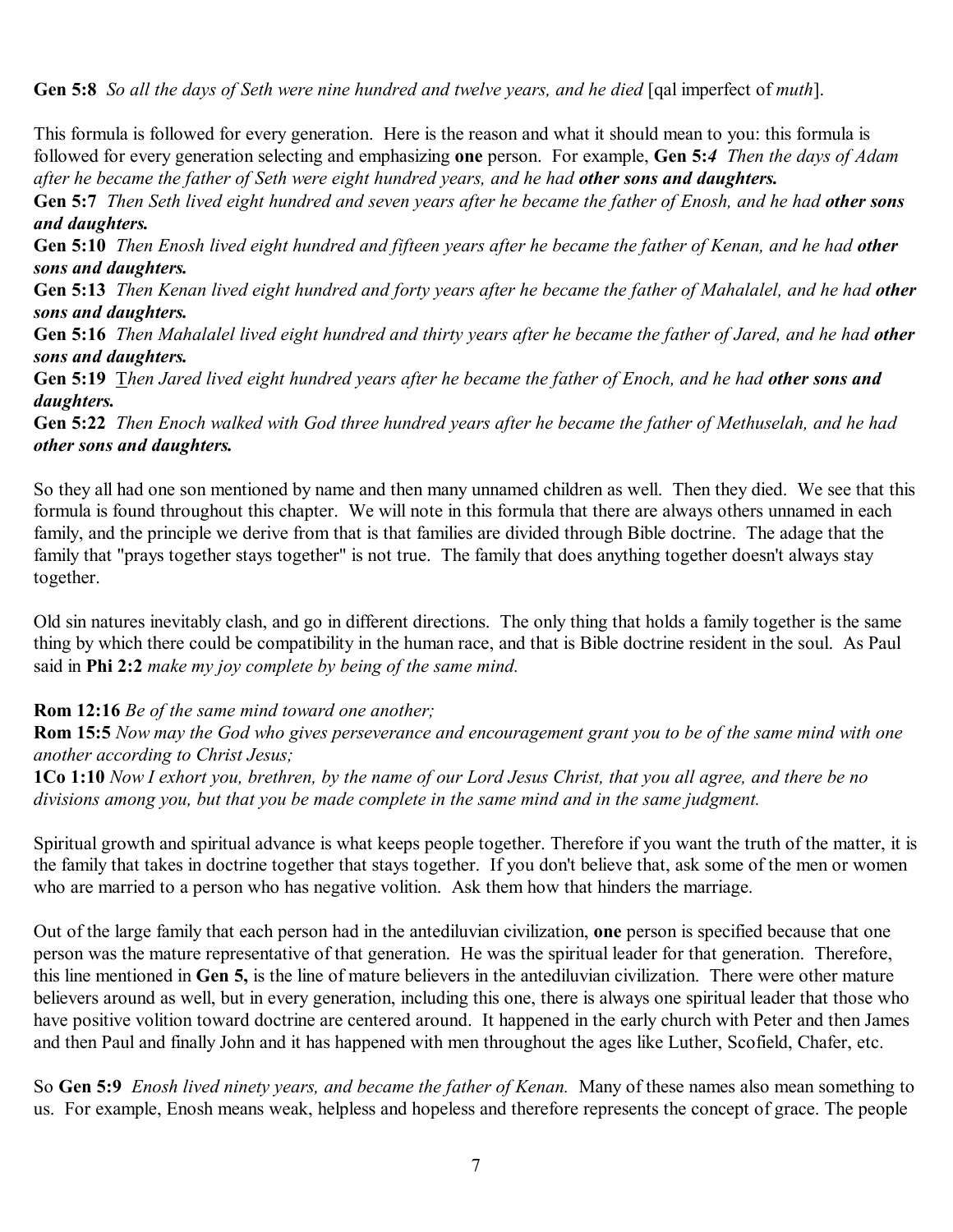who became great in every generation before the flood were grace people, mature believers who exploited grace to the maximum. Therefore let's note some principles before we go on.

- 1. **Verses 68** are a formula presenting the mature believer, the spiritual leader in every generation of Seth's line. The line of Seth is the line of spiritual leaders.
- 2. The same formula occurs throughout the chapter with several very dramatic exceptions.
- 3. Each generation had an ultra-super-grace hero who exploited God's grace to the maximum, and who left for us the heritage principle, which is the fact that the person who exploits God's grace in any generation of history is a person, blessed of God to the maximum, in time and in eternity. The blessings that are given to the visible or invisible hero are fantastic in time, but beyond description in eternity. As previously mentioned, escrow blessings are not only phenomenal in their content but often unusual as far as this life is concerned.
- 4. Each generation has an ultra-super-grace hero, a spiritual leader, a person around whom all who are positive toward doctrine and God's plan can rally.
- 5. This chapter therefore is not merely a formula, but a part of the word of God, and it becomes a memorial to the importance of spiritual growth in every generation regardless of the circumstances. This anticipates **Chapter 6** of the book of **Genesis** where some of the terrible things occurred before the flood at a time of wonderful living conditions and excellent environment. People lived for a long time. They had excellent food! They had perfect air and perfect health and yet the old sin nature managed to destroy the best of everything. **Gen 5** is a pleasant chapter, where **Gen 6** is a horrible chapter. In those days, you either lived in **Gen 5** or **Gen 6** depending upon your attitude toward TLJC and your attitude toward doctrine as it was revealed in those days.
- 6. No extensive details with regard to each one of these families, the names of all the children and all the things they did, none of these facts are provided. Merely the fact that in every generation before the flood there was a strong spiritual heritage, and there always has been. God has in every generation, his own representatives, not all believers, but those believers who crack the maturity barrier.
- 7. In every generation there is also apostasy, reversionism, evil, religion, and legalism. Satan never lets up in any generation. Satan is still alive and heavily pressing after hundreds of generations.
- 8. The repetition of this Hebrew formula down through the tenth generation is a reminder that history's greatest people are the mature believers of any generation.

This formula then becomes a memorial to history's greatest people.

**Gen 5:9** *Enosh lived* [qal imperfect of *chajah*] *ninety years, and became the father of* [the hiphil perfect of *jalad*] *Kenan.*

**Gen 5:10** *Then Enosh lived* [qal imperfect of *chajah*] *eight hundred and fifteen years after he became the father of* [the hiphil perfect of *jalad*] *Kenan, and he had other sons and daughters.*

**Gen 5:11** *So all the days of Enosh were nine hundred and five years, and he died* [that's always the qal imperfect of the verb *muth*].

Remember that this formula continues throughout. It follows an exact formula of sentence structure, verbiage and morphology of the verbs. Enoch was the spiritual leader of his generation, and this paragraph is a memorial to his true greatness in history. True greatness in life, true greatness in history, is cracking the maturity barrier and becoming an invisible hero. Exploitation of the grace of God demands maximum saturation of Bible doctrine in the soul. The fourth generation mature believer who was a leader is found in **verses 1214**. His name is Kenan.

**Gen 5:12** *Kenan lived seventy years, and became the father of Mahalalel.*

**Gen 5:13** *Then Kenan lived eight hundred and forty years after he became the father of Mahalalel, and he had other sons and daughters.*

**Gen 5:14** *So all the days of Kenan were nine hundred and ten years, and he died.*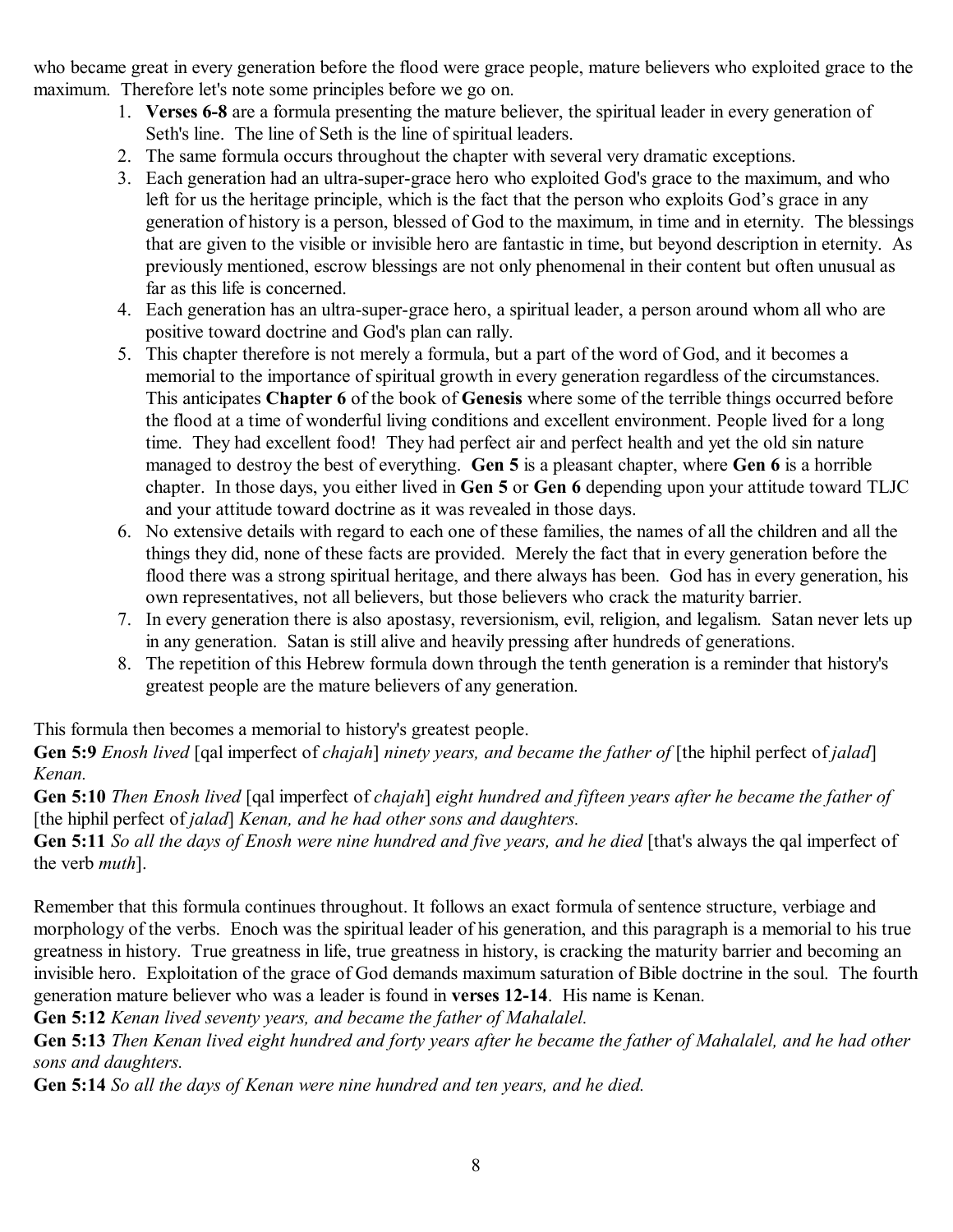Kenan means smith, lancers, or manufacturer. He was the person who exploited doctrine. He exploited grace to the maximum. His name has significance in the sense that it means a manufacturer. He was a businessman of great success.

We think of spiritual success in terms of a missionary or an evangelist or a pastor or of someone who communicates doctrine, however, that is not true. Here is spiritual greatness in the field of free enterprise and this person is spiritually great and exploits grace to the maximum through the utilization of doctrine - as a businessman. The fifth generation mature believer, who was a leader, is found in **verses 15-17**. His name is Mahalalel which means praise of God, or praise belongs to God. His name emphasizes the fact that the way to God and the way to glorify God is through reaching spiritual maturity and become an invisible hero.

**Gen 5:15** *Mahalalel lived sixty-five years, and became the father of Jared.* **Gen 5:16** *Then Mahalalel lived eight hundred and thirty years after he became the father of Jared, and he had other sons and daughters.*

**Gen 5:17** *So all the days of Mahalalel were eight hundred and ninetyfive years, and he died.*

Mahalalel emphasized the fact that in every generation, no matter how terrible the situation may be, and no matter what the handicap, or what a maximum number of old sin natures might do to hinder doctrine, someone always cracks the maturity barrier and becomes a spiritual leader to that generation. He is someone around whom those who have positive volition toward doctrine are centered.

The sixth generation mature believer who was a leader is found in **verses 1820**, his name is Jared, and his name means decent and it signifies the fact that through Bible doctrine the super-grace believer heads a long line of mature believers in every generation. It is the line of leadership for every generation.

**Gen 5:18** *Jared lived one hundred and sixty-two years, and became the father of Enoch.* **Gen 5:19** *Then Jared lived eight hundred years after he became the father of Enoch, and he had other sons and daughters.*

**Gen 5:20** *So all the days of Jared were nine hundred and sixty-two years, and he died.* 

Enoch is the seventh generation mature believer and is the subject of our study. He is the exception to the formula.

**Gen 5:21** *Enoch lived sixty-five years, and became the father of Methuselah.* **Gen 5:22** *Then Enoch walked with God three hundred years after he became the father of Methuselah, and he had other sons and daughters.*

**Gen 5:23** *So all the days of Enoch were three hundred and sixty-five years.* 

**Gen 5:24** *Enoch walked with God; and he was not, for God took him.*

**Heb 11:5** *By faith* [means of doctrine resident in the soul] *Enoch was taken up* [transferred] *so that he should not see death; and he was not found because God took* [had transferred] *him up; for he obtained the witness that before his being taken up he was pleasing to God.* The phrase *obtained the witness* is the perfect passive indicative of the verb *martureo*, which is *memarturetai*, which in the passive voice means to be well spoken of, approved, to obtain a deposition. And what is the deposition that stands even until this moment? What stands is a deposition that was taken over 5,000 years ago; a deposition which is still standing today? One that states before he was taken up, Enoch was pleasing to God. The perfect active infinitive of *euarestekenai,* which means to please, refers to God deriving pleasure from an individual. The perfect tense is an intensive perfect emphasizing the fact that he kept pressing on until he reached spiritual maturity and invisible heroship. The active voice means that he persisted with positive volition toward doctrine. He was one of the most persistent people in all of human history. He was down right stubborn and hardheaded about the importance of Bible doctrine, and he would never let anything stop him.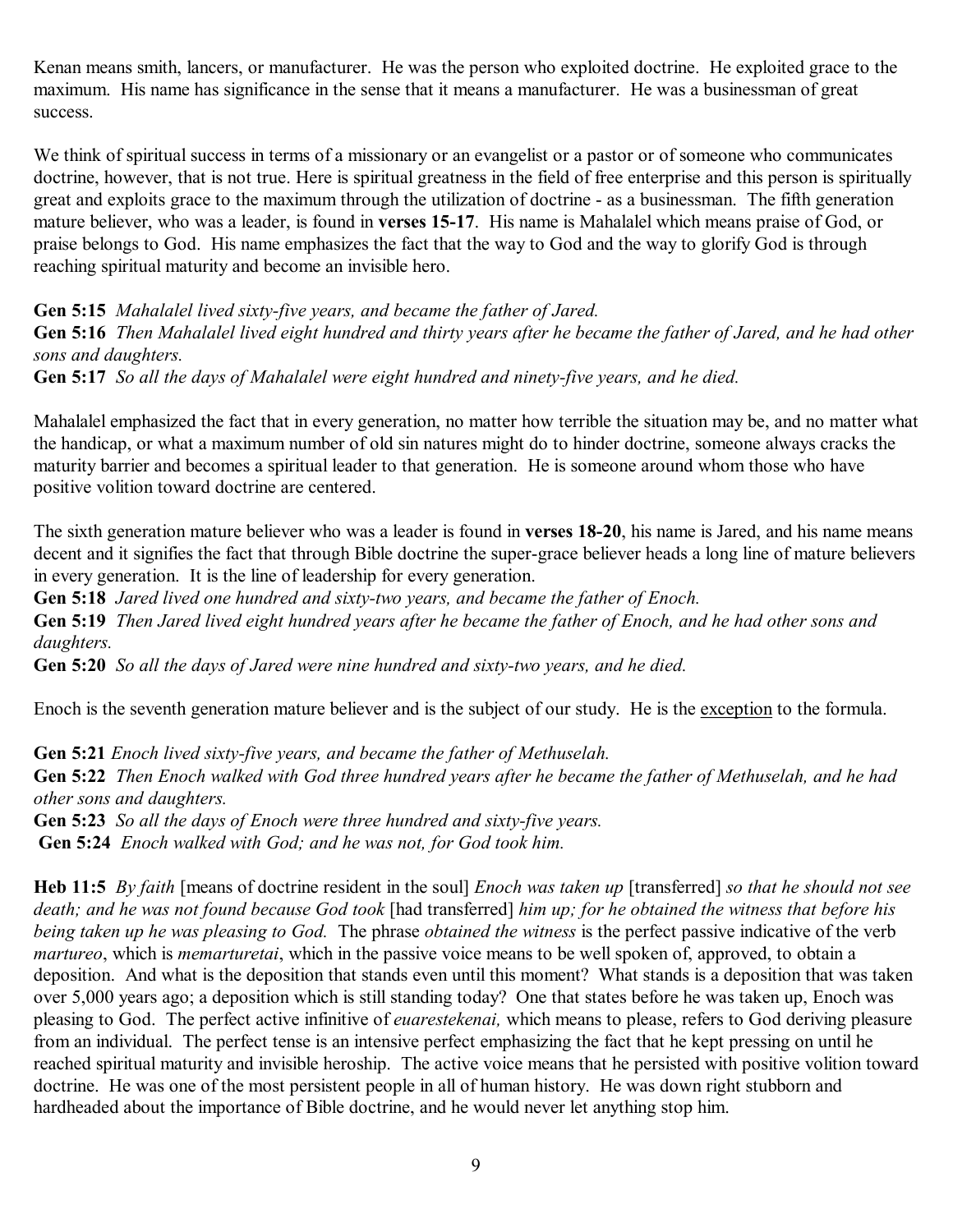**Heb 11:5** *By faith* [means of doctrine resident in the soul] *Enoch was taken up* [transferred] *so that he should not see death; and he was not found because God took* [had transferred] *him up; for he obtained the witness that before his being taken up he was pleasing to God.*

Pleasing God is a matter of entering into spiritual maturity and becoming a spiritual champion or invisible hero. Pleasing God is a matter of consistent, persistent, positive volition toward doctrine, never for a moment letting up on the intake of doctrine, going forward under all circumstances of life. This is why Paul said in **2Ti 4:2** *preach the word; be ready in season and out of season.* There are certain requirements for pleasing God.

For example, **Rom 8:8** says *and those who are in the flesh cannot please God.* This simply refers to the fact that no matter what you do, if you are not filled with the Spirit, it is not pleasing to God. It may be pleasing to you, but it is not pleasing to God. It may even be pleasing to others, but it is not pleasing to God.

Pleasing God is a matter of walking in the PPOG, **1Th 4:1** *Finally then, brethren, we request and exhort you in the Lord Jesus, that as you received* [doctrine] *from us instruction as to how you ought to walk and please God* (just as you actually do walk*), that you* [may] *excel still more.* Pleasing God is being able to go through affliction and pain and still remain faithful to Him.

**Psa 69:29** *But I am afflicted and in pain; May Your salvation* [deliverance] *O God, set me securely on high.* **Psa 69:30** *I will praise the name of God with song, And* [shall] *magnify Him with thanksgiving.*

Now remember, this is your attitude while you're going through something.

**Psa 69:3136** *And it will please the Lord better than an ox Or a young bull with horns and hoofs. The humble have seen it and are glad; You who seek God, let your heart revive. For the Lord hears the needy, And does not despise His who are prisoners. Let heaven and earth praise Him, The seas and everything that moves in them. For God will save Zion and build the cities of Judah, That they may dwell there and possess it. The descendants of His servants will inherit it, And those who love His name will dwell in it.*

We are also told that marriage can be a distraction of pleasing the Lord in **1Co 7:32** *But I want you to be free from concern. One who is unmarried is concerned about the things of the Lord, how he may please the Lord.*

In **Num 24:1**, blessing God's people is said to please the Lord, *Balaam saw that it pleased the Lord to bless Israel,*

Paul said that communicating truth, and not compromising, pleases the Lord in **1Th 2:4** *but just as we have been approved by God to be entrusted with the gospel, so we speak, not as pleasing men, but God who examines our hearts.*

Look at **1Ki 3:514**, *In Gibeon the Lord appeared to Solomon in a dream at night; and God said, "Ask what you wish me to give you." Then Solomon said, You have shown great lovingkindness to Your servant David my father, according as he walked before You in truth and righteousness and uprightness of heart toward You; and You have reserved for him this great lovingkindness, that You have given him a son to sit on his throne, as it is this day. Now, O Lord my God, You have made Your servant king in place of my father David, yet I am but a little child; I do not know how to go out or come in. Your servant is in the midst of Your people which You have chosen, a great people who are too many to be numbered or counted* [cannot be numbered or counted for multitude.] *So give Your servant an understanding heart to judge Your people to discern between good and evil. For who is able to judge this great people of Yours? It was pleasing in the sight of the Lord that Solomon had asked this thing. God said to him, "Because you have asked this thing and have not asked for yourself long life, nor have asked riches for yourself, nor have you asked for the life of your enemies, but have asked for yourself discernment to understand justice, behold, I*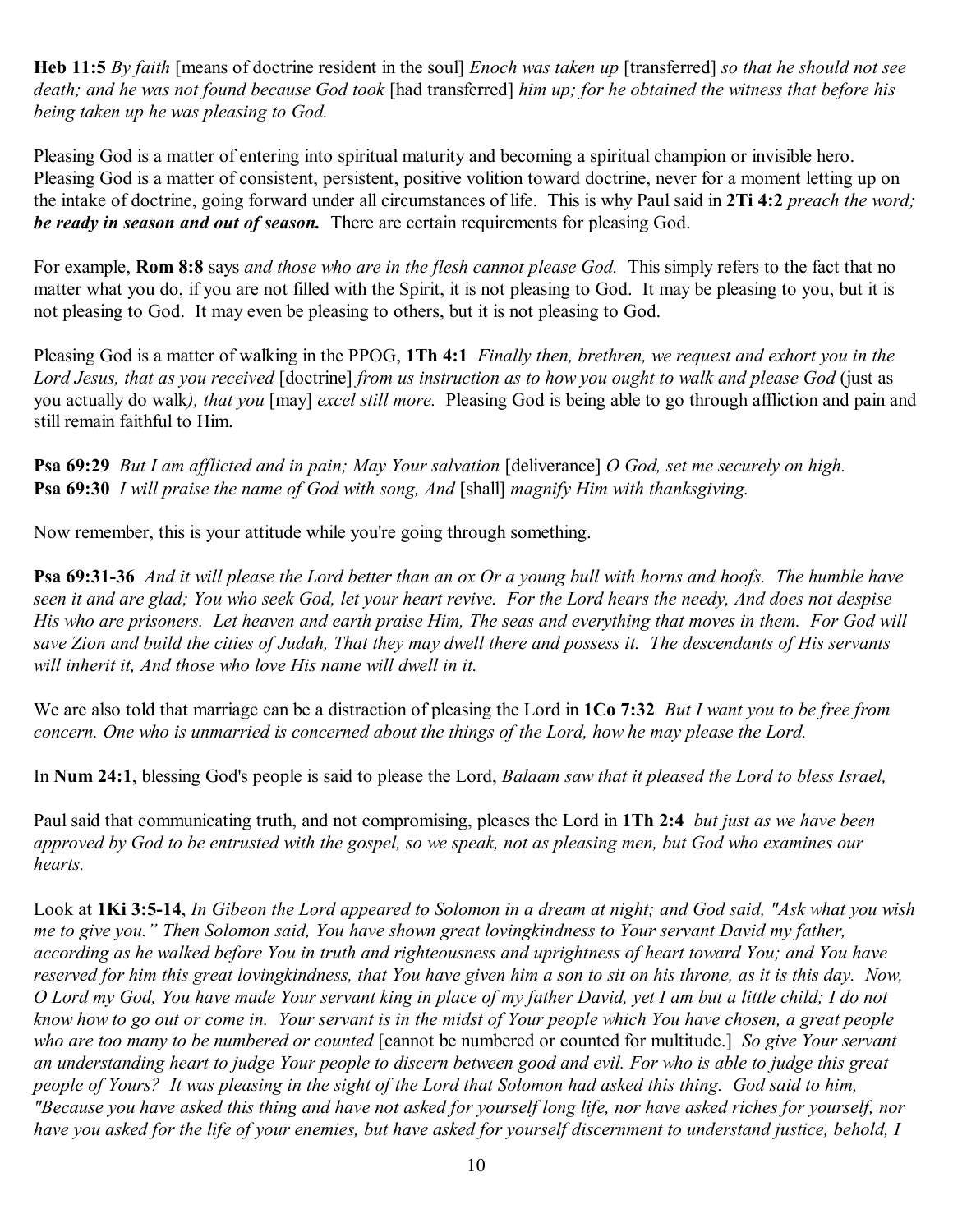*have done according to your words. Behold, I have given you a wise and discerning heart, so that there has been no one like you before you, nor shall one like you arise after you. I have also given you what you have not asked, both riches and honor, so that there will not be any among the kings like you all your days. If you walk in My ways, keeping My statutes and commandments, as your father David walked, then I will prolong your days.*

Returning to **Heb 11:5** *By faith* [means of doctrine resident in the soul] *Enoch was taken up* [transferred] *so that he should not see death; and he was not found because God took* [had transferred] *him up; for he obtained the witness that before his being taken up he was pleasing to God.*

**Heb 11:6** gives us another reason that Enoch was pleasing to God. In **Heb 11:6** *And without faith* [which is a reference to doctrine in this passage] *it is impossible to please Him.* Knowing this, we can conclude that Enoch had the faith necessary to please God.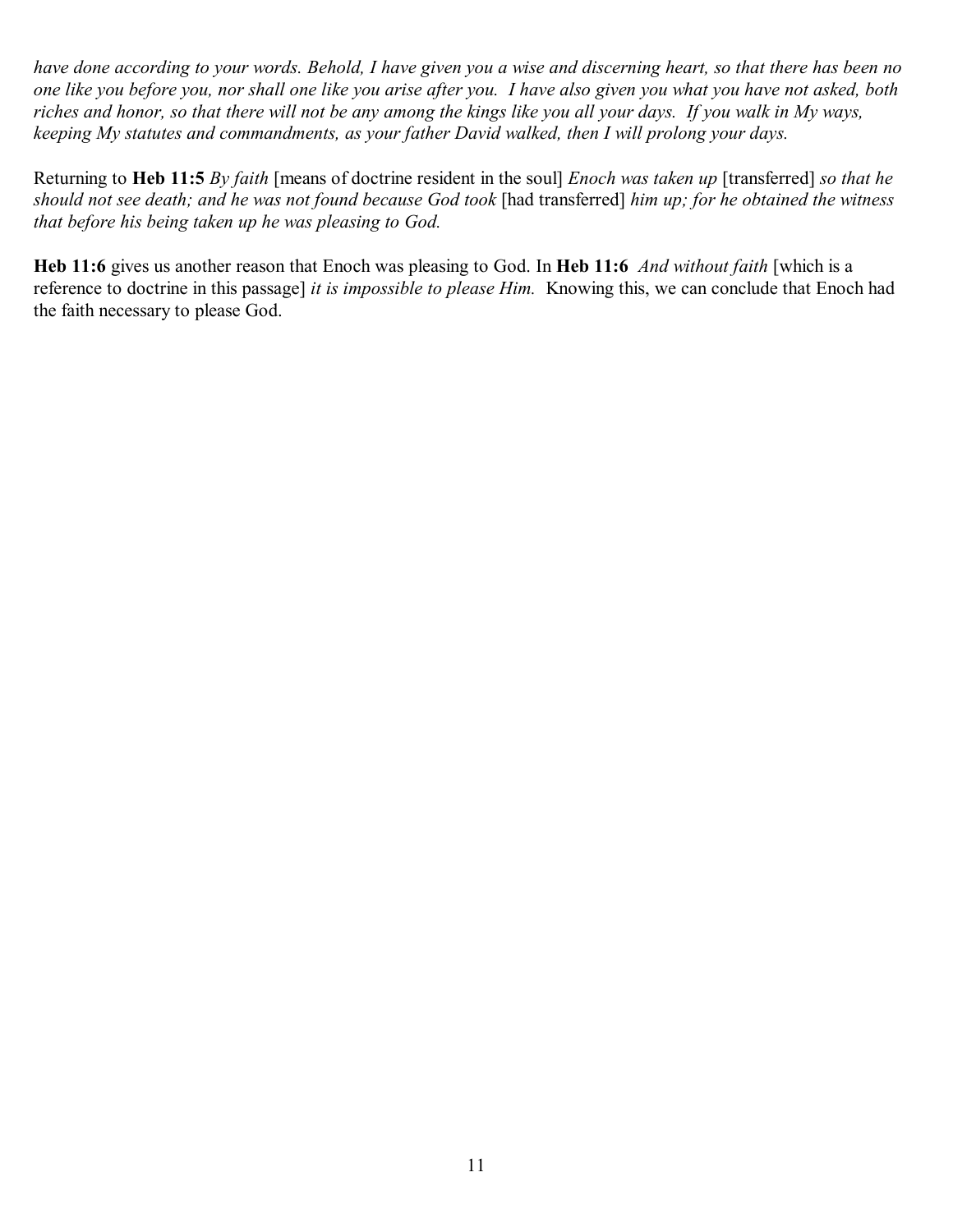# **Chapter 3 – Principles Concerning Doctrine**

#### **Seventeen principles concerning doctrine:**

- 1. All believers must learn to endure against the attacks made on Bible doctrine. **2Ti 4:3** *For the time will come when they will not endure sound doctrine; but wanting to have their ears tickled, they will accumulate for themselves teachers in accordance to their own desires;*
- 2. There is a tremendous price to pay for receiving Bible doctrine. **Pro 23:23** *Buy truth, and do not sell it, get wisdom and instruction and understanding.* You may have to travel a little to get truth. It's very interesting that in the days of TLJC people complained about traveling to hear doctrine. However, our Lord dealt with that issue directly in **Mat 12:42** when He said that, *The queen of the south will rise up with this generation at the judgment and will condemn it, because she came from the ends of the earth to hear the wisdom of Solomon; and behold, something greater than Solomon is here.* Notice that He said something greater is here, not someone (though He is indeed greater). However, He is referring to doctrine!
- 3. Doctrine is very important because experiential sanctification comes only through Bible doctrine, not through human works, or achievement. **Joh 17:17** *Sanctify them in the truth; Your word is truth.*
- 4. Therefore, the believer must also have praise toward the word of God. **Psa 56:4** *In God, whose word I praise, In God I have put my trust; I shall not be afraid. What can mere man do to me?* **Psa 56:10** *In God, whose word I praise, In the Lord, whose word I praise,*
- *5.* And this is because the word of God is who God is. **Joh 1:1** *In the beginning was the Word, and the Word was with God, and the Word was God.* **Joh 1:14** *And the Word became flesh, and dwelt among us, and we saw* [beheld] *His glory, glory as of the only begotten from the Father, full of grace and truth.* **Rev 19:13** *He is clothed with a robe dipped in blood, and His name is called the Word of God.*
- 6. Rejection of Bible doctrine produces poverty, acceptance produces reward. **Pro 13:13** *The one who despises the word will be in debt to it, but the one who fears the commandment* [respects the word] *will be rewarded.* **Pro 16:20** *He who gives attention to the word will find good, and blessed is he who trusts in the Lord.*
- 7. Persecution will arise on the believer who makes Bible doctrine their number one priority. **Mat 13:21** *Yet he has no firm root in himself, but is only temporary, and when affliction or persecution arises because of the word, immediately he falls away.*
- 8. Bible doctrine is the basis for the divine judgment at both the Bema Seat Judgment and the White Throne Judgment. **Joh 12:48** *He who rejects Me and does not receive My sayings, has one who judges him; the word I spoke is what will judge him at the last day.*
- 9. Love for TLJC isbased upon the believer guarding Bible doctrine in their life. **Joh 14:23** *Jesus answered and said to him, "If anyone loves Me, he will keep My word; and my Father will love him, and We will come to him and make Our abode with him."* **Joh 14:24** *He who does not love Me does not keep My words; and the word which you hear is not Mine, but the Father's who sent Me.*
- 10. Bible doctrine communicated is what cleans up the believer's life. **Joh 15:3** *You are already clean because of the word which I have spoken to you.* **Eph 5:26** *so that He might sanctify her, having cleansed her by the washing of water with the word,*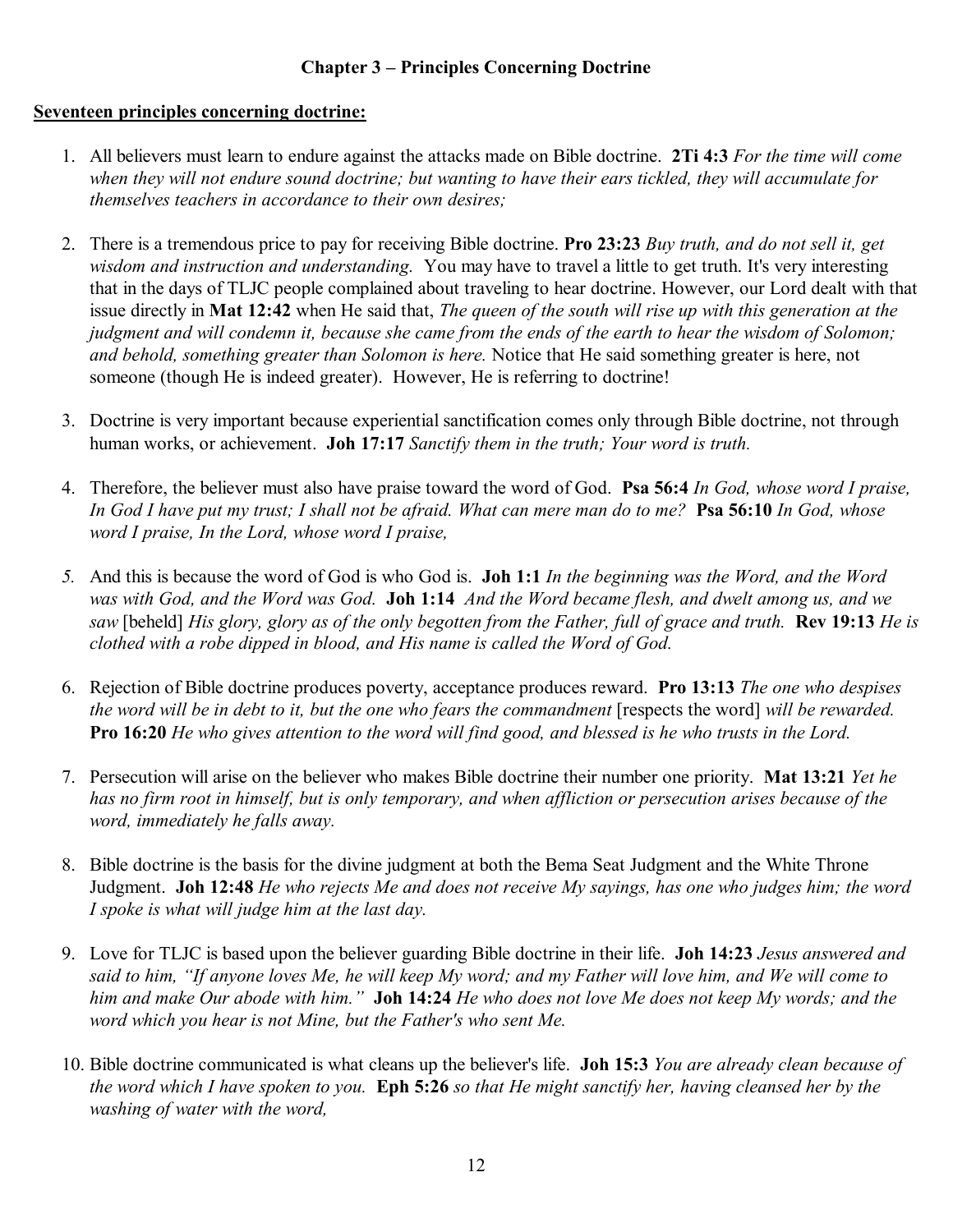- 11. It is through the communication of Bible doctrine that disciples increase. **Act 6:7** *The word of God kept on spreading; and the number of the disciples continued to increase greatly in Jerusalem.* **Act 20:32** *And now I commend you to God and to the word of His grace, which is able to build you up and to give you the inheritance among all those who are sanctified.* **Rom 10:17** *so faith comes from hearing, and hearing by the word of Christ.*
- 12. Bible doctrine is the weapon that the believer uses in life. **Eph 6:17** *and take the helmet of salvation, and the sword of the spirit, which is the word of God.* **Heb 4:12** *for the word of God is living and active and sharper than any twoedged sword, and piercing as far as the division of soul and spirit, of both joints and marrow, and able to judge the thoughts and intentions of the heart.*
- 13. Only fools despise Bible doctrine. **Pro 1:7** *The fear of the Lord is the beginning of knowledge; fools despise wisdom and instruction.* **Pro 1:22** *How long, O naive ones, will you love being simpleminded* [simplicity]*? And scoffers delight themselves in scoffing, and fools hate knowledge?* **Pro 10:14** *Wise men store up knowledge, but with the mouth of the foolish, ruin is at hand.* **Pro 15:14** *The mind of the intelligent seeks knowledge, but the mouth of fools feeds on folly.*
- 14. Bible doctrine is that which is pleasant to the soul. **Pro 2:10** *For wisdom will enter your heart And knowledge will be pleasant to your soul;* **Pro 24:4** *And by knowledge the rooms are filled with all precious and pleasant riches.* **Pro 24:5** *A wise man is strong, and a man of knowledge increases power.* **Ecc 7:12** *For wisdom is protection just as money is protection, but the advantage of knowledge is that wisdom preserves the lives of its possessors.* **Pro 19:8** *He who gets wisdom loves his own soul; he who keeps understanding will find good.*
- 15. Rejection of Bible doctrine produces destruction. **Isa 5:13** *Therefore My people go into exile for their lack of knowledge;*

**Hos 4:6** *My people are destroyed for lack of knowledge. Because you have rejected knowledge, I also will reject you from being My priest. Since you have forgotten the law of your God, I also will forget your children.*

- 16. God desires doctrine in the soul, not human works. **Hos 6:6** *For I delight in loyalty rather than sacrifice, and in the knowledge of God rather than burnt offerings.* **Rom 10:2** *For I testify about* [bear them witness] *them that they have a zeal for God, but not in accordance with knowledge.*
- 17. True love is based on the intake of Bible doctrine. **Phi 1:9** *And this I pray, that your love may abound still more and more in real knowledge and all discernment.*

The importance of knowledge of Bible doctrine cannot be emphasized enough, because without it, a person cannot please God!

The main word in this passage that we have been noting is *pistis,* which has three different meanings in scripture.

- 1. *Pistis* means that which causes trust and faith and is therefore translated faithfulness, reliability, proof and pledge.
- 2. The second meaning is "faith" in the active sense of believing, which is translated faith, trust, and confidence.
- 3. There is a third use of the word, which is quite common, but hardly ever translated in the old translations and that usage of faith refers to "that which is believed" or "the body of faith and belief" and is therefore translated doctrine. So, here is the issue - if you desire to please God, you must make daily decisions to take in doctrine. The deliberate aim of your life as a member of the Royal family of God should be to "please Him".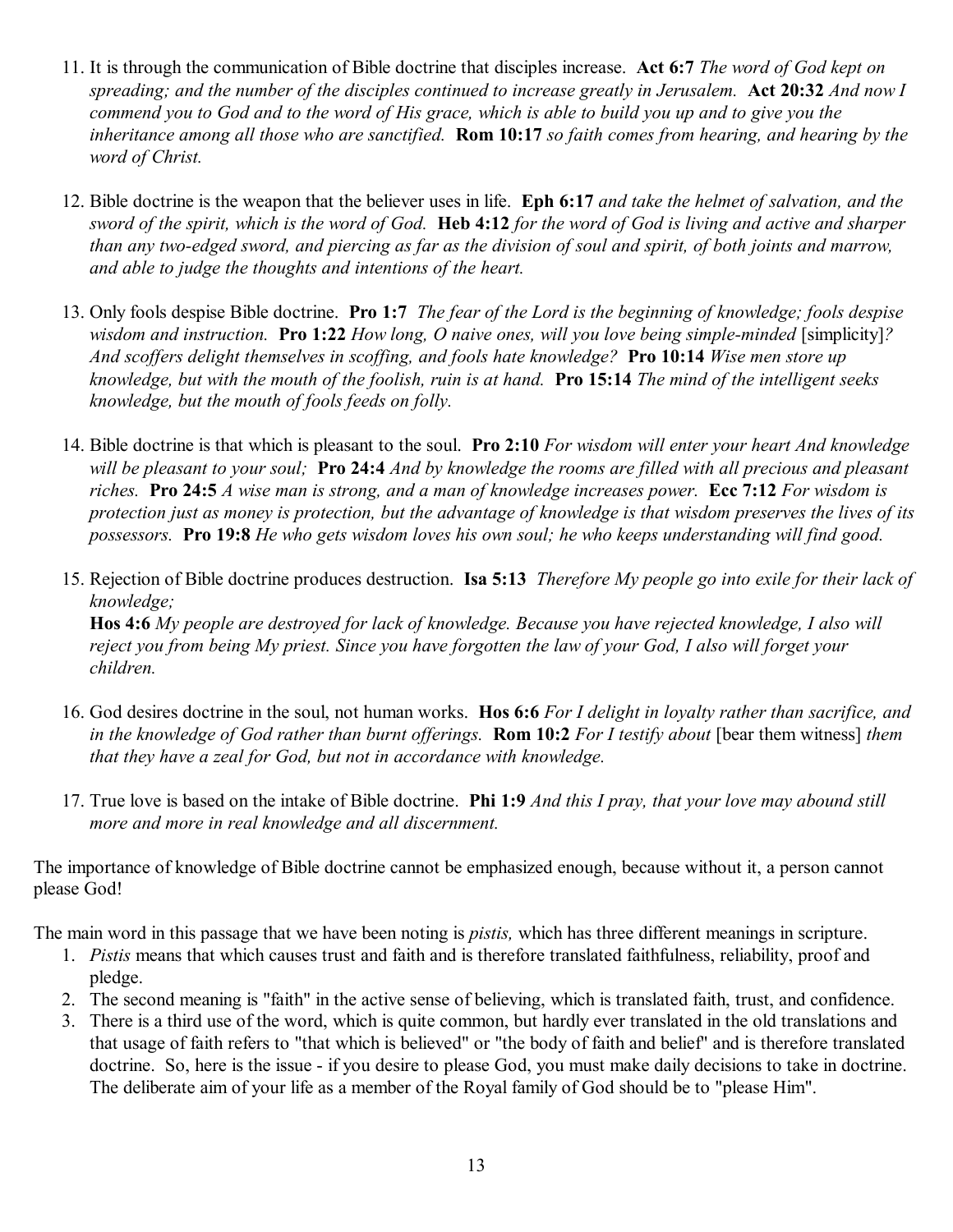# **Chapter 4 – Pleasing God**

So far we have as a corrected translation of **Heb 11:6\***, *And without doctrine resident in the soul it is impossible to please Him.* Pleasing God is consistent, persistent, positive volition toward doctrine. This simply means making every possible decision to take in doctrine, regardless of distractions, regardless of mental attitude sins, regardless of traps of any kind, or of any circumstance in life. If you desire to please God, you must make DAILY decisions to take in doctrine. Therefore **Heb 11:6\*** should be translated, *And without doctrine resident in the soul it is impossible to please God.*

As we enter into this principle you have a right to ask yourself some very objective questions, which you must answer objectively. Since you are your own priest, you are responsible for your own life before God, and therefore you have a direct responsibility to God. The first question you should ask yourself is "who are you trying to please in this life?"

You have to be honest with yourself. If you lie to yourself, there is no way you are ever going to get straightened out with regard to what is important in life. Are you trying to please others? Are you trying to please yourself? Or, are you trying to please God?

**GAL 1:10** *For am I now seeking the favor of men, or of God? Or am I striving to please men? If I were still trying to please men, I would not be a bond-servant of Christ.* 

**Col 3:22** *Slaves* [Labor]*, in all things obey those who are your masters on earth* [obey human management on the basis of all things]*, not with external service* [eyeservice]*, as those who merely please men* [peoplepleasers]*, but with sincerity of heart* [the integrity of the right lobe]*, fearing* [making a role model out of] *the Lord.*

**1Th 2:4** *but just as we have been approved by God to be entrusted with the gospel, so we speak, not as pleasing men, but God who examines our hearts.*

**Rom 15:1** *Now we who are strong ought to bear the weaknesses of those without strength and not just please ourselves. Bearing the weaknesses* of the weak is maximum utilization of impersonal love, and total tolerance in the area of non-essentials.

**Rom 15:2** [Let] *each of us is to please his neighbor for his good, to his edification. For even Christ did not please himself; but as it is written, "The reproaches of those who reproached You fell upon Me."* This is a warning, because the more we advance in the PPOG, the greater the danger that in adolescence, especially, there will be the inflexibility that will cause violations of the Royal Family Honor Code. That inflexibility turns us against friends and loved ones because they don't come to church. That inflexibility causes us to be insensitive toward others. We become thoughtless and rather than hypersensitivity, the Royal Family Honor Code demands sensitivity and thoughtfulness of others.

So **Heb 11:6** should be translated, *And without doctrine resident in the soul it is impossible to please God.*

Inevitably you have to come to the place (often through discipline, often through many tragedies, heartaches, and difficulties) in which God is going to be pleased. You are here as His guest. You are a member of the Royal family of God. You have a home, not here, but in the holy of holies! The Christian way of life isn't complicated and it isn't filled with a lot of gimmicks. Often commands are distorted into gimmicky systems, such as the command to give, the command to witness, or the command to pray. However, these things are to be motivated by the balance in the soul between the filling of the Spirit and doctrine, and these things are often distorted. They are made a system or a standard of evaluation whereby you and your peers evaluate other believers on the basis of how much they're doing "for God". However, everything that pleases God is related to Bible doctrine.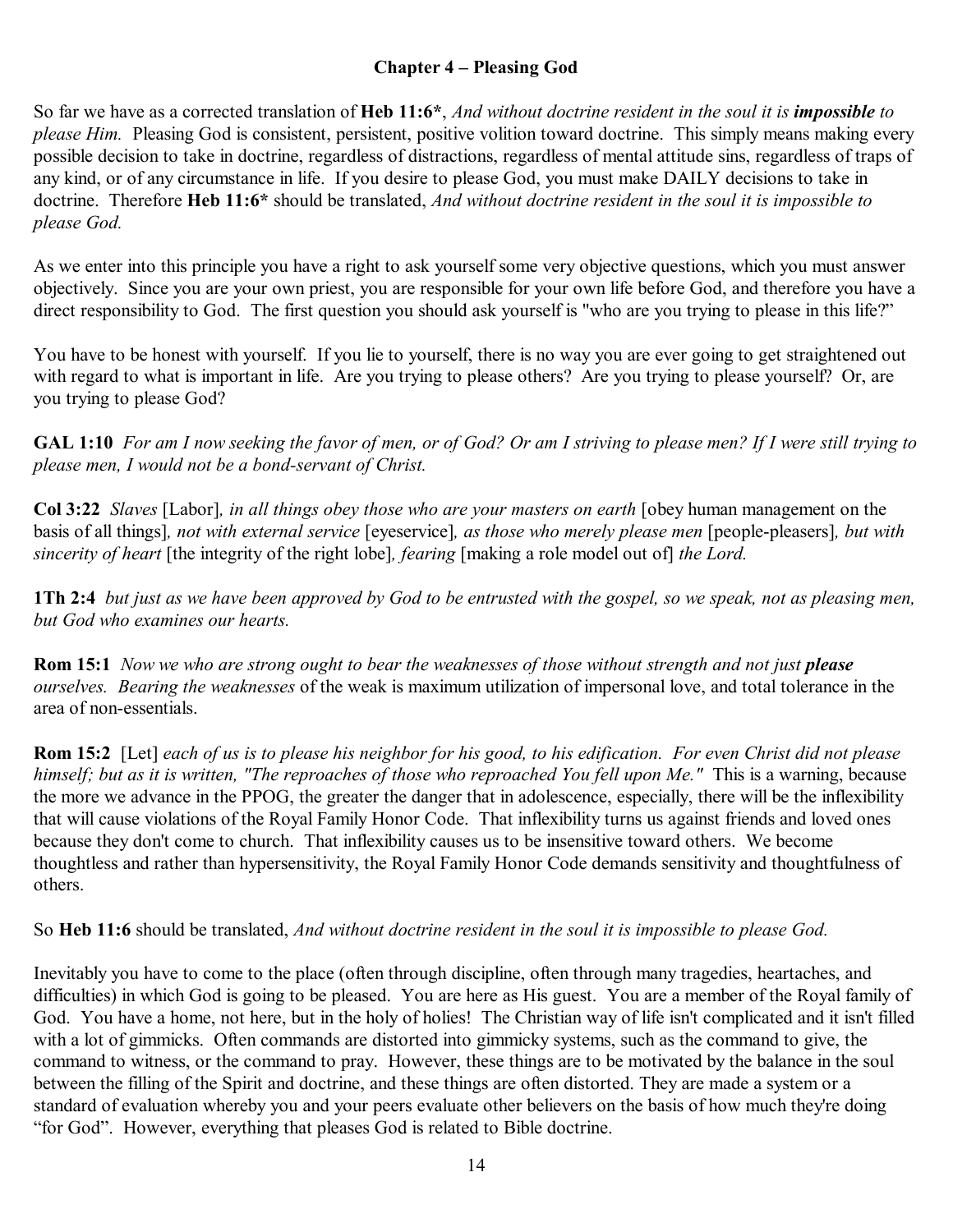**1Th 4:1** *Finally then, brethren, we request and exhort you in the Lord Jesus, that, as you received from us instruction as to how you ought to walk and please God (just as you actually do walk), that you may excel still more.*

Pleasing God includes positive volition. Pleasing God includes facing certain tests and passing them. Pleasing God includes the assembling of yourselves together and recognizing the authority of the pastor-teacher. **Heb 11:6** *And without faith it is impossible to please Him, for he who comes to God must believe that He is and that He is a rewarder of those who seek Him.* None of us can please God without doctrine in the soul and none of us have ever received doctrine in the soul without submitting to academic discipline.

In **Heb 11:6**, the word *for* is the explanatory use of the particle *gar*, which indicates why there is only one way to please God in this life.

**Heb 11:6\*** *And without doctrine resident in the soul it is impossible to please Him, for he who comes…he who comes* is a present middle participle, *proserchomenon* meaning to approach or to occupy oneself with. The translation then is *for when one is occupied with [to theo] the God*. The present tense is a customary present for what habitually occurs, or may be expected to occur once you get positive and stick to your guns. The customary present tense means that it is the Christian custom to be occupied with God. In the middle voice, God draws you to himself, but you must have positive volition toward doctrine to draw near to Him.

A lot of people get distracted for one reason or another, but the key is consistency, because without doctrine resident in the soul it is impossible to please Him.

**Heb 11:6\*** *And without doctrine resident in the soul it is impossible to please Him, for he who is occupied with the God must believe…must* is a present active indicative of the verb *dei,* which is a verb that is used for the compulsion of duty. It indicates the fact that no matter where you go in life you're going to face the issue of authority and discipline. Duty is the combination of authority and discipline. It also refers to an inner necessity growing out of a given situation. In other words, this is actually a verb of obligation.

There are two directions concerning obligations.

- 1. Refusing to place yourself in a position of obligation to others as Abram did in **Gen 14:2224.**
- 2. Accepting your obligation to God for the many blessings He has provided for you, **Deu 4:3240.**

In **Heb 11:6** the verb for obligation is the present active indicative of *dei, which* is translated "must*,"* but it means compulsion of duty, necessity growing out of a given situation. The given situation is that you are born again! You are a member of the Royal Family of God. Your life now has meaning, purpose, and definition! The word of God has given you objectives and definitions in life!

So far, our corrected translation of **Heb 11:6\*** is, *And without doctrine resident in the soul it is impossible to please Him, for he who is occupied with the God must believe.* The word for *believe* is an aorist active infinitive, *pisteusai* which means to believe, to be convinced of something so that you become dogmatic about it. The aorist tense is a constantive aorist, and it gathers into one ball of wax the concept of the verb, which is the fact that the believer **must be convinced**. And he must be convinced by resident doctrine. You see what is at issue here.

First of all, you expose yourself to a little doctrine, and it becomes resident in your soul. That doctrine must then convince you of the importance of going on with doctrine. You then get a little more of doctrine by going on with doctrine. The accumulation of doctrine in your frame of reference convinces you from that doctrine in your soul that you must go on with doctrine. When you get more doctrine, then you are tested. Your testing comes in the form of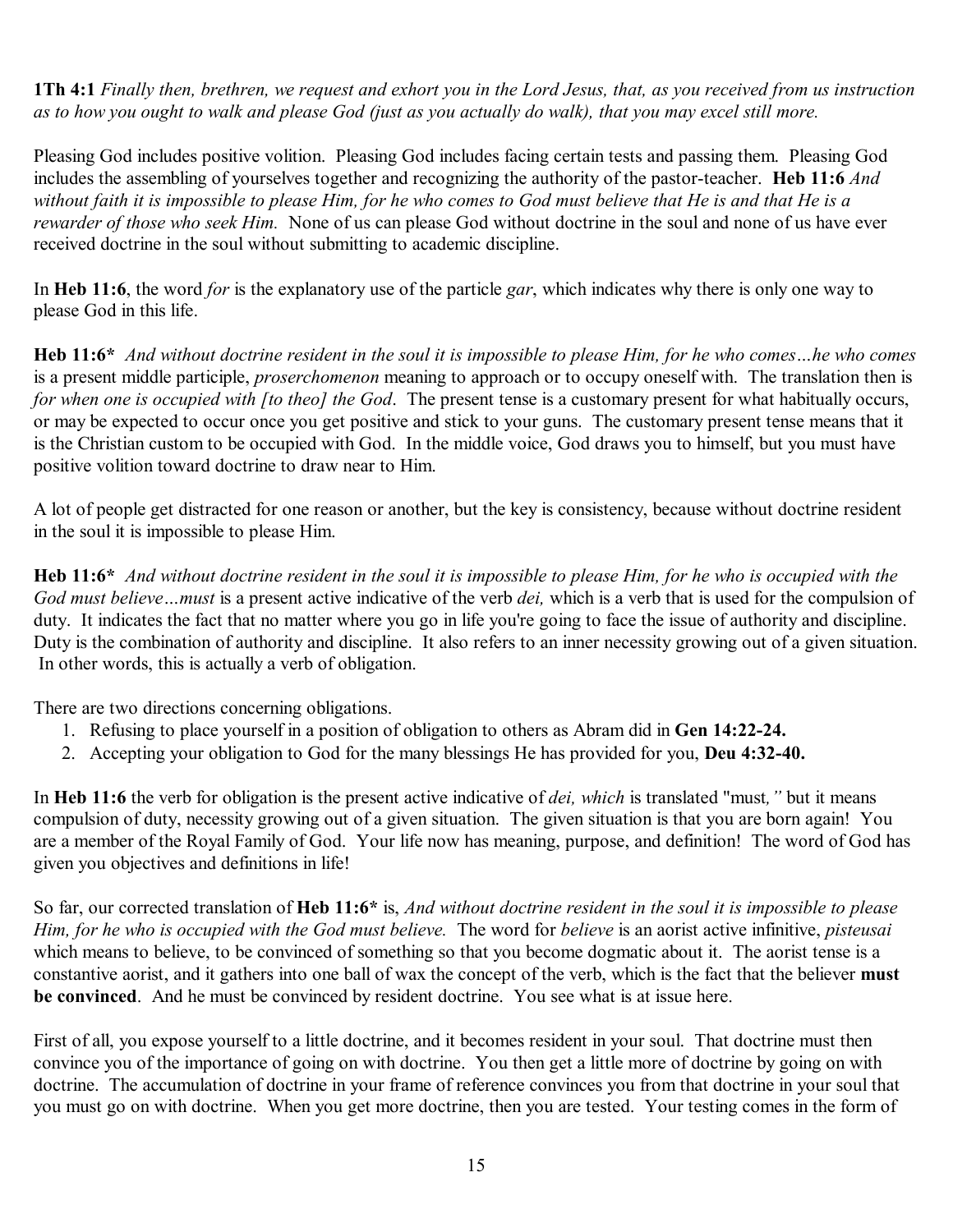people, things, thoughts, etc. In whatever area you are tested, the doctrinal frame of reference says one thing, which is; get more Bible doctrine in your soul.

The old sin nature says something altogether different, which is that doctrine is not important. The more doctrine you get in your soul, the more those inner resources dictate to your volition.

We now have, **Heb 11:6\*** *And without doctrine resident in the soul it is impossible to please Him, for he who is occupied with God must be convinced by resident doctrine.* The doctrine in your soul must convince you to come back tomorrow and get more doctrine.

**Heb 11:6\*** *And without doctrine resident in the soul it is impossible to please Him, for he who is occupied with the God must be convinced by resident doctrine that He is, ...He is is the present active indicative of <i>EIMI* which means "he keeps on being," which has to do with essence of God and the fact that God exists, and that He has a plan.

**Heb 11:6\*** *And without doctrine resident in the soul it is impossible to please Him, for he who is occupied with the God must be convinced by resident doctrine that He is, and that He is…*Now, the second *He is* is not *He is* at all! The first clause is *He is* but the second is actually the present middle indicative of the verb *ginetai* meaning to become. Not only is He, but He becomes something under the correct circumstances! So we should have, "*that He is and He becomes*."

You see, God is, that's a fact! He is, He always will be! But, there are certain conditions in which He becomes something. The key to this verb is the voice. The middle voice is an intensive middle, which emphasizes the part taken by the subject, the subject being God. And the form of the indirect middle stresses the agent as producing the action of the verb, so we translate it *and that He Himself becomes*.

So we have a compiled corrected translation of **Heb 11:6\*** as, *And without doctrine resident in the soul it is impossible to please Him, for he who is occupied with the God must be convinced by resident doctrine that He is, and that He becomes.*

Now, what is it that God the Father becomes to us under certain conditions? God becomes *A rewarder,* which is the noun *misthapodotes,* which is translated correctly, "a rewarder," or someone who pays wages. This is a hapax legomena, which means that this is a word that is only used once in the Bible.

**Heb 11:6\*** *And without doctrine resident in the soul it is impossible to please Him, for he who is occupied with the God must be convinced by resident doctrine that He is, and that He becomes a rewarder.* The fact that *God is* is a fact! And doctrine tells us the reality of the existence of God. But, the fact that God is a rewarder is a possibility, or a potential, depending upon your attitude toward doctrine. Doctrine is the basis for divine blessing in your life. This is why we have so many passages in the Bible where doctrine promises to bless us and reward us.

**Pro 3:2** *For length of days and years of life And peace* [doctrine] *they will add to you.*

**Pro 3:16** *Long life is in her* [doctrine's] *right hand; In her left hand are riches and honor.*

**Pro 4:8** *Prize her, and she will exalt you; She will honor you if you embrace her.*

**Pro 8:21** To endow those who love me with wealth [Doctrine endows those who love it with wealth], *That I may fill their treasuries.*

**Pro 9:11** *For by me your days will be multiplied, And years of life will be added to you.*

**Heb 11:6\*** *And without doctrine resident in the soul it is impossible to please Him, for he who is occupied with the God must be convinced by resident doctrine that He is, and that He becomes a rewarder of those who seek Him.*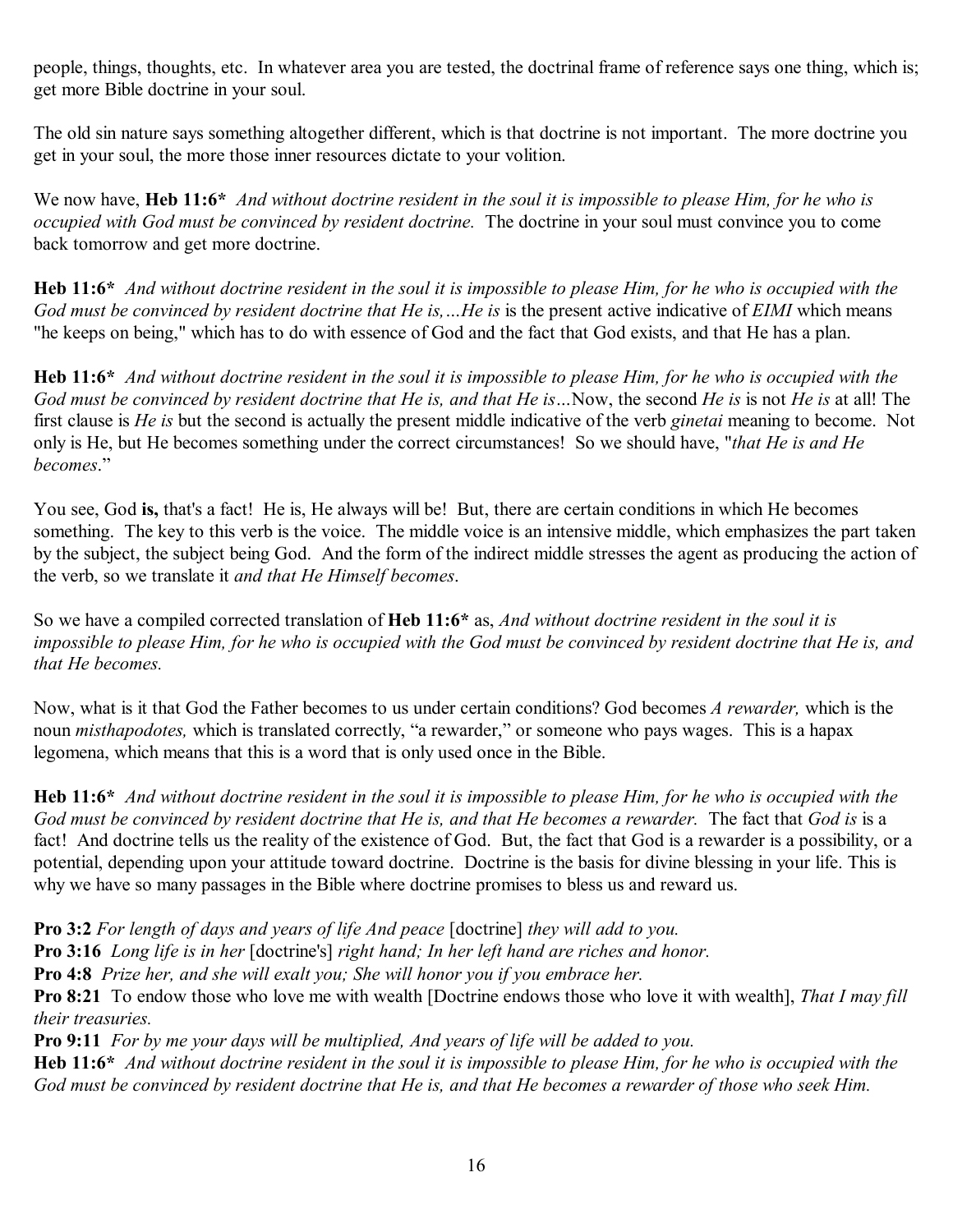God becomes a rewarder, not of all believers, but of those who seek Him, as mentioned in this chapter, through the doctrine resident in the soul. If you have doctrine resident in the soul, it is because you have been making decisions to *seek Him. Those who seek Him* is a present active participle, *ekzetousin*, which means to diligently or earnestly seek. It is a verb of obsession.

It means that something becomes so important in life that it crowds out other things, just as an obsession would. It means that Bible doctrine and its importance becomes an obsession in life. It means to seek out, to search for, to continually, habitually seek in the participial form. The verb therefore is used for consistent positive volition toward Bible doctrine. The present tense is a static present used for a condition which perpetually exists. And it represents the importance of being consistent with your positive volition toward doctrine. The believer must persevere! He must endure! He must gut it out! He must keep on taking doctrine in!

Seeking Him is gutting it out, day in and day out with doctrine. If you know that a passage is going to be dull or boring to you and you do not come to class or want to study the subject, you are not diligently seeking God. Those who diligently seek Him are the people who are monuments of greatness in this passage, the super-grace invisible and visible heros!

So the entire corrected verse says in **Heb 11:6** *And without doctrine resident in the soul it is impossible to please Him, for he who is occupied with the God must be convinced by resident doctrine that He is, and that He becomes a rewarder of those who seek Him.*

Rewards are given for works, but the works must be the result of divine power in operation. For example, in **Psa 19:11** keeping doctrine resident in the soul brings great rewards, *Moreover, by them* [in context, doctrines] *Your servant is warned; In keeping them there is great reward.*

In **Pro 22:4**, rewards are given for your humility and respect toward the Lord, *The reward of humility and respect for the Lord are riches, honor and life.*

**Mar 9:41**, rewards are given for the way that you treat followers of TLJC, *For whoever gives you a cup of water to drink because of your name as followers of Christ, truly I say to you, he will not lose his reward.*

**1Co 3:8**, rewards are given for your labor and work in God's kingdom, *Now he who plants and he who waters are one; but each will receive his own reward according to his own labor.*

The warning concerning the rewards for the Church-age believer is also given in 2Jo 6-9, *And this is love* [virtue-love], *that we walk according to His commandments* [the mystery doctrine of the Church-age]. *This is the commandment*, *just as you have heard from the beginning, that you should walk in it* [the PPOG].

**2Jo 1:7** *For many deceivers have gone out into the world* [or as the TCNT translation says, many impostors have left us to go back into the world or the cosmic system]*, those who do not acknowledge Jesus Christ as coming in the flesh* [or in our human nature]*. This is the* [mark of a] *deceiver and the antichrist* [those against Christ]*.*

**2Jo 1:8** *Watch yourselves, that you do* [might] *not lose what we have accomplished* [your momentum and your spiritual growth] *but that you may receive a full reward* [the imputation of your escrow blessings in time and in eternity.]

**2Jo 1:9** *Anyone who goes too far* [or who keeps advancing out of bounds] *and does not abide* [or remain] *in the teaching of Christ* [Bible doctrine] *does not have* [fellowship with] *God; the one who abides in the teaching* [or the PPOG], *he has* [fellowship with] *both the Father and the Son."*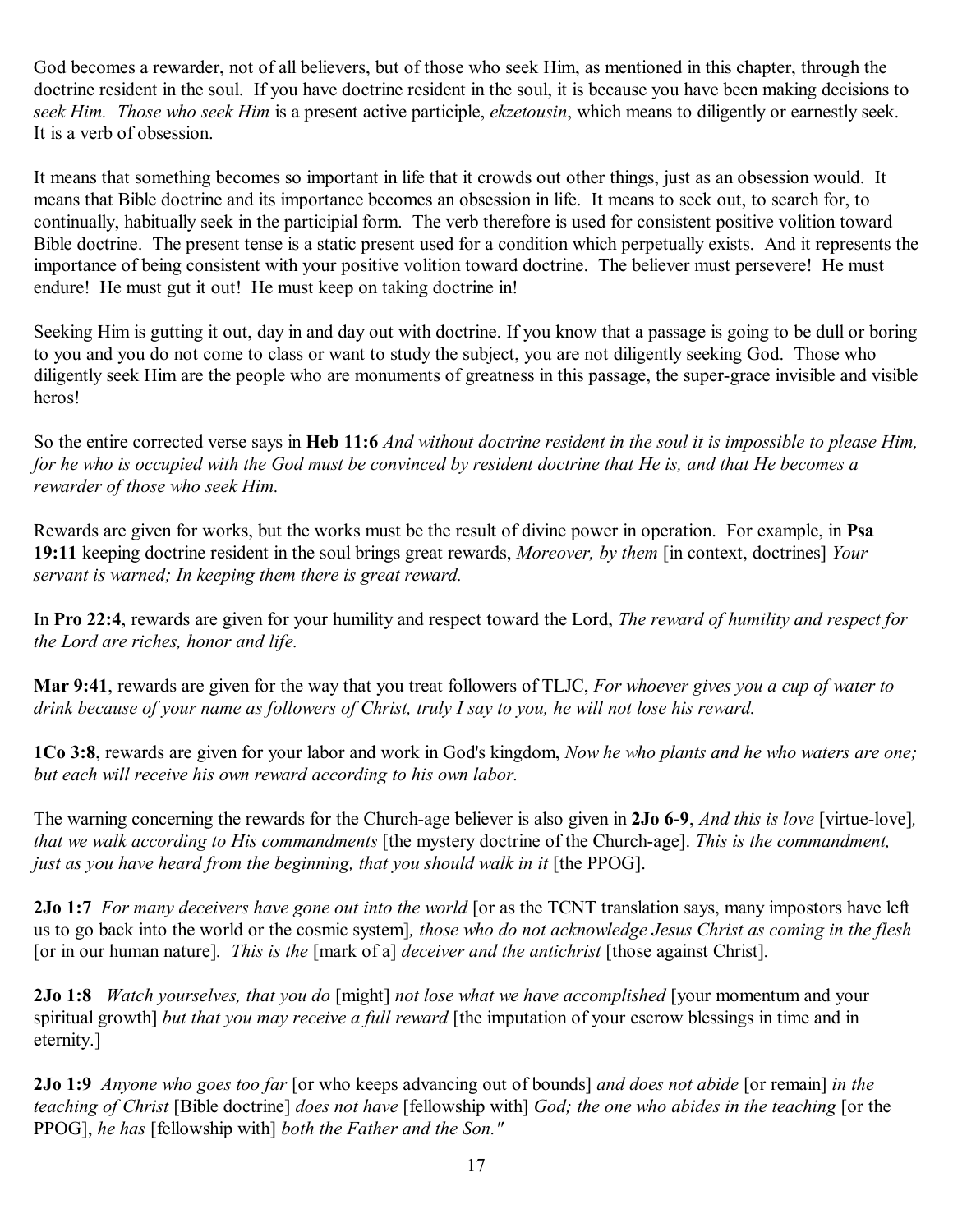**Rev 22:12** *Behold, I am coming quickly, and My reward is with Me, to render to every man according to what he has done.*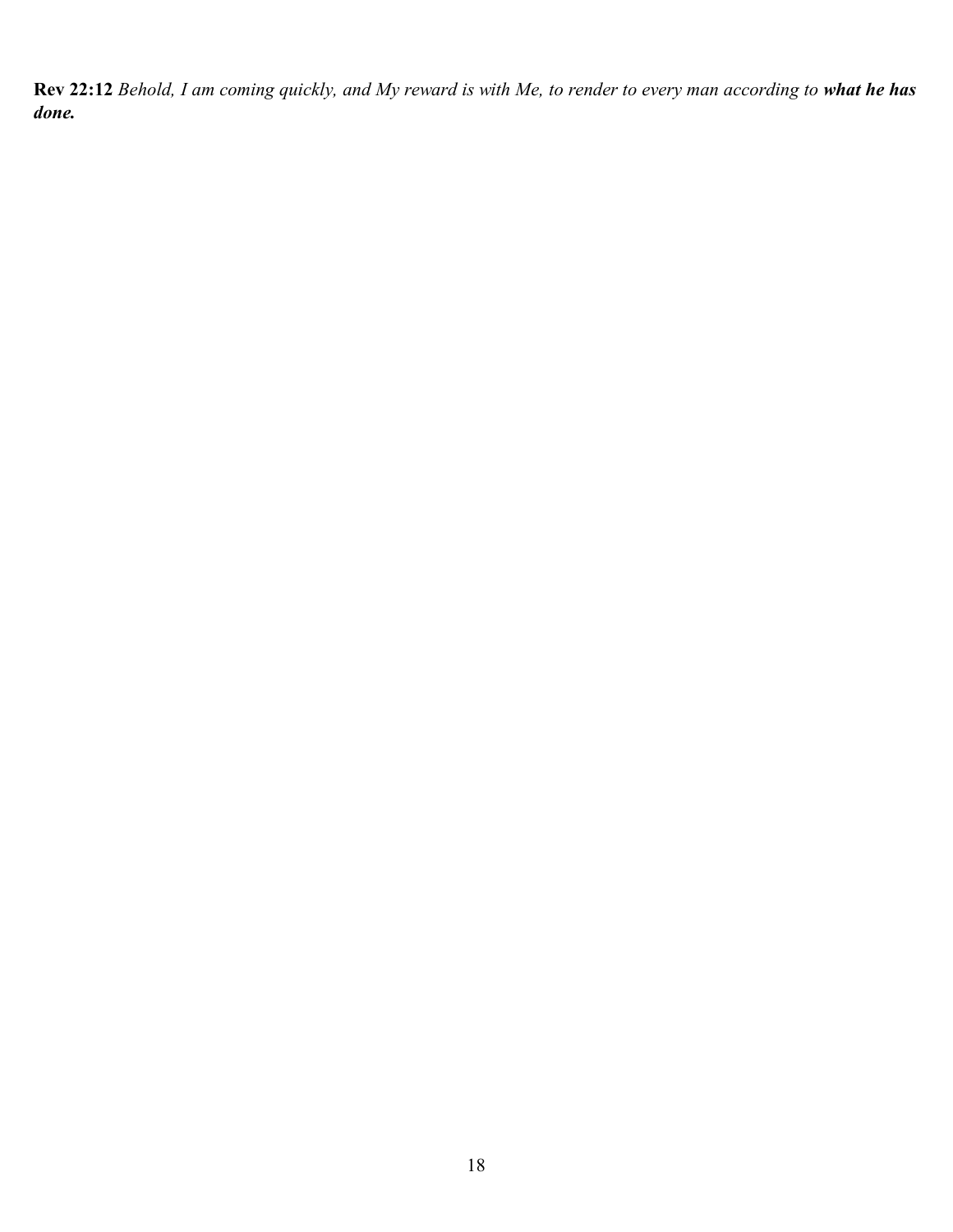# **Chapter 5 – Bible Doctrine in the Soul**

Returning to **Heb 11:6\*,** *And without doctrine resident in the soul it is impossible to please Him, for he who is occupied with the God must be convinced by resident doctrine that He is, and that He becomes a rewarder of those who seek Him.*

Let's note a couple of principles;

- 1. This verse shows us the fundamental principles of the importance of doctrine resident in the soul. You would expect that after the thrust of the first five verses. The importance of doctrine resident in the soul is reiterated as it is in almost every verse in the forty verses of this chapter. And you will begin to see the manifestation of this doctrine in the life those who have become spiritual champions and visible heroes.
- 2. This chapter on positive volition toward doctrine is the antithesis of **chapter 12** in which discipline is given because of negative volition.
- 3. We see that **Heb 11** teaches us the **blessings** from positive volition, while **Heb 12** tells us about the **discipline** that will come to those who are negative toward God's instructions.

**Heb 12:517** *and you have forgotten the exhortation which is addressed to you as sons, "My son, do not regard lightly the discipline of the Lord, Nor faint when you are reproved by Him;* This discipline and reproof comes from the rejection of Bible doctrine. *For those whom the Lord loves He disciplines, And He scourges every son whom He receives." It is for discipline that you endure; God deals with you as with sons; for what son is there whom his father does not discipline? But if you are without discipline, of which all have become partakers, then you are illegitimate children and not sons. Furthermore, we had earthly fathers to discipline us, and we respected them; shall we not much rather be subject to the Father of spirits, and live? For they disciplined us for a short time as seemed best to them, but He disciplines us for our good, that we may share His holiness. All discipline for the moment seems not to be joyful, but sorrowful; yet to those who have been trained by it* [discipline is designed to train you, not hurt you though it may]*, afterwards it yields the peaceful fruit of righteousness. Therefore, strengthen the hands that are weak and the knees that are feeble, and make straight paths for your feet, so that the limb which is lame may not be put out of joint, but rather be healed. Pursue peace with all men, and the sanctification without which no one will see the Lord. See to it that no one comes short of the grace of God; that no root of bitterness springing up causes trouble, and by it many be defiled; that there be no immoral or godless person like Esau, who sold his own birthright for a single meal. For you know that even afterwards, when he desired to inherit the blessing, he was rejected, for he found no place for repentance, though he sought for it with tears.*

- 4. We see that as the believer begins to absorb Bible doctrine, he becomes more and more convinced as to the essence of God and the reality of each member of the Trinity.
- 5. As the believer begins to absorb Bible doctrine, he begins to formulate in his soul the difference between what God wants and what other people want. Resident doctrine dictates one course of action whereas the old sin nature dictates another course of action. Ultimately, if you back away from doctrine, you will face the conflict, until through reversionism, doctrine is submerged, or the red-alert system from doctrine warns you of your negative decisions.
- 6. The persistence in learning doctrine causes the believer to seek Him who is invisible. This is how the invisible becomes more real than the visible.
- 7. This verse promises rewards to those who seek God.

There are many fantastic rewards for those who seek God. For example, **Deu 4:29** is the reward of getting to know God personally, *But from there you will seek the Lord your God, and you will find Him if you search for Him with all your heart and all your soul.* **Psa 34:10** tells us, *The young lions do lack and suffer hunger; But they who seek the*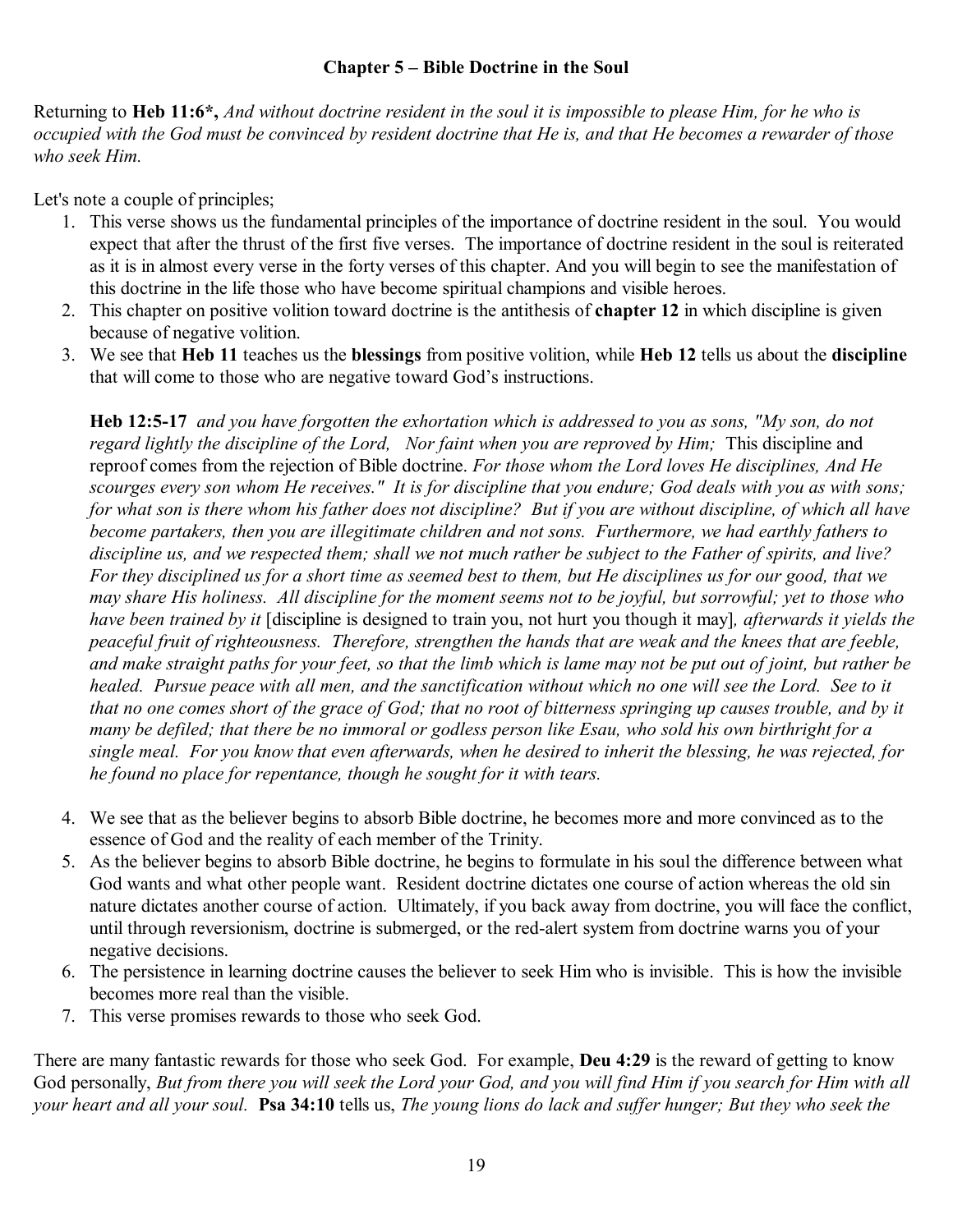*Lord shall not be in want of any good thing.* **Pro 28:5** *Evil men do not understand justice, But those who seek the Lord understand all things.*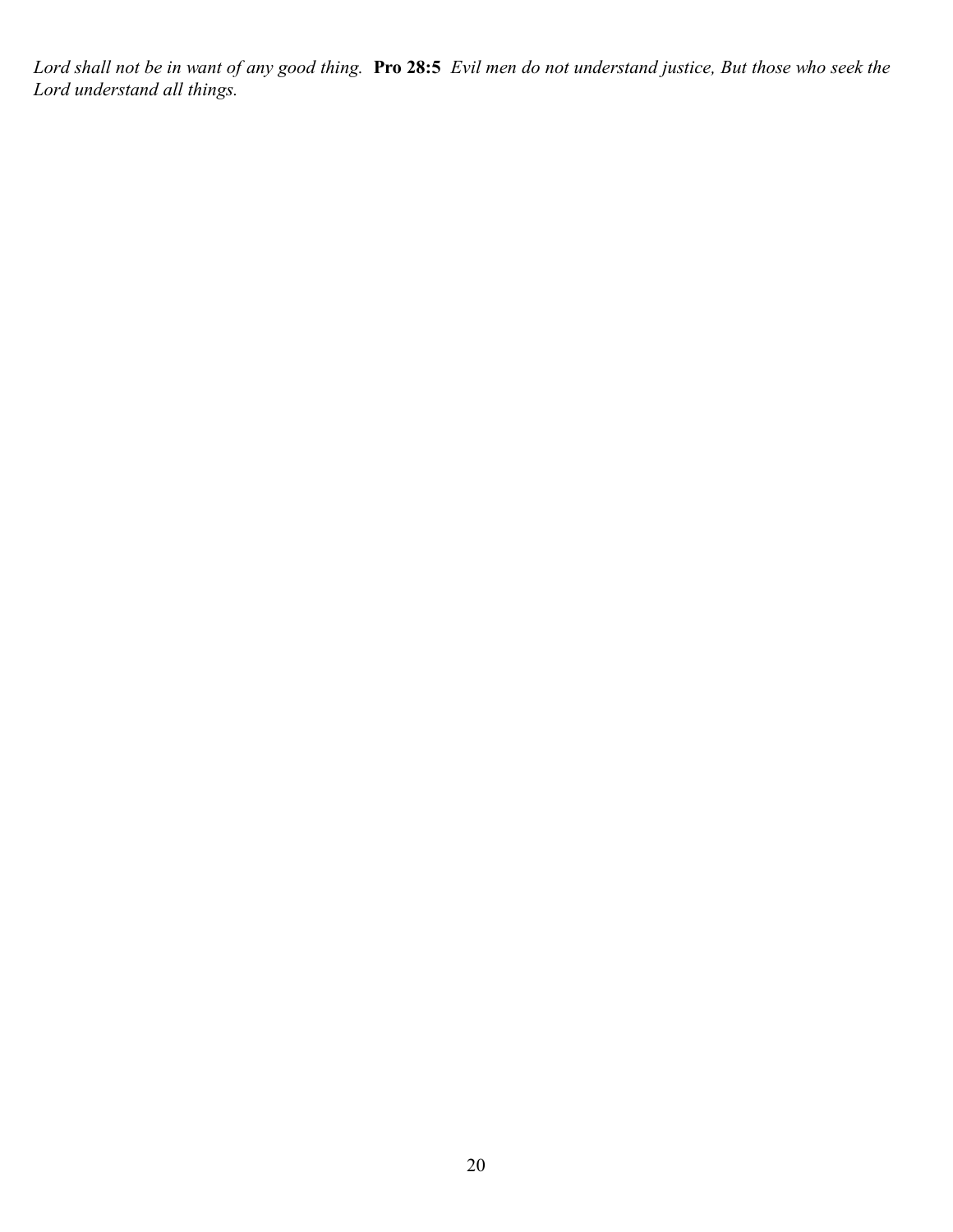# **Chapter 6 – The Invisible Hero**

Back in **Gen 5**, we will note of our final passage concerning our visible hero, Enoch. As we've noted, there is always someone who exploits the grace of God to the maximum. That person takes in doctrine as do very **few** people in history. There is a positive volitional acceptance of doctrine, and then there is an all out total reception of doctrine that occurs occasionally in history. God has seen fit, in the course of the scriptural record to give us the names of a few people who did exactly this. They are usually called fanatics and they are just that they are fanatics toward Bible doctrine. The definition of the word fanatic from *Webster's Ninth New Collegiate Dictionary* is: inspired by a deity; marked by excessive enthusiasm; and often-intense uncritical devotion. Because doctrine is more important to these believers than anything else in life, they stand as a challenge to any generation. Such a man was Enoch.

Everyone is given this opportunity to become a hero in his or her age. Stated simply, the truth is this: some people have the good sense to concentrate on doctrine and let life come to them. You see, most people are going out after life...that's the problem! Most people are trying to get something in life, get somewhere, impress someone, etc. It is very rare for any person to wake up and learn what life is all about and let life come to him. Enoch was a person who was so relaxed with Bible doctrine that He let life come to him. His life was doctrine and therefore he had a wonderful life. He had everything that anyone could ever want in life and much more.

Unfortunately, most people spend their entire life fighting life, trying to achieve things in life, trying to have friends in life, trying to be popular, trying to succeed and do this and do that. God doesn't deny these things to the doctrinal believers like Enoch but He adds something - fantastic happiness and contentment, while the individual let's life come to him.

Enoch lived for one thing only, doctrine! Pursuing doctrine intensely, he exploited the grace of God. One day he discovered that life was pursuing him. As **Psa 23:6** says, *Surely goodness and lovingkindness will follow me all the days of my life.* Promotion and success came to him! Wealth came to him! Love came to him! Life came to him just as life came to everyone of us at the moment of birth. And Who brought that life to us?...God did!

**Gen 5:22** *Then Enoch walked with God three hundred years after he became the father of Methuselah, and he had other sons and daughters.* It's interesting to note that Methuselah lived longer than anyone in all of human history, 969 years, probably because of the blessing by association with his father Enoch. Methuselah died the year that the flood occurred and his death was a warning that it was the year of the flood. *Methuwshelach* means "when he is dead it shall be sent." *Methu* means to die. *Shelach* means "to send." So when he died the flood was sent.

#### **Gen 5:23** *So all the days of Enoch were three hundred and sixtyfive years.*

**Gen 5:24** *Enoch walked with God;* Notice that He **"walked"** with God not **"worked"** for God but walked with God with doctrine resident in the soul.

**Gen 5:24** *And Enoch walked with God; and he was not, for* [Elohim] *God took him.*

This honor, which was given to Enoch, is so rare that it almost doesn't exist. As far as the word of God is concerned, it is an honor that only happened to one other man, Elijah. Enoch walked out of this life half way between the fall and the flood. This man was simply too great and too graced out for the last half of the antediluvian civilization. His greatness was so far beyond what was going on in the world at that time that God took him offthe earth. He would have been the target of all of the wickedness of those who lived during the antediluvian civilization. Mature believers are not only blessed in national disaster or international disasters, but mature believers are always a warning of historical disaster, which is part of God's grace towards them.

There are five different aspects of the grace of God.

1. Saving grace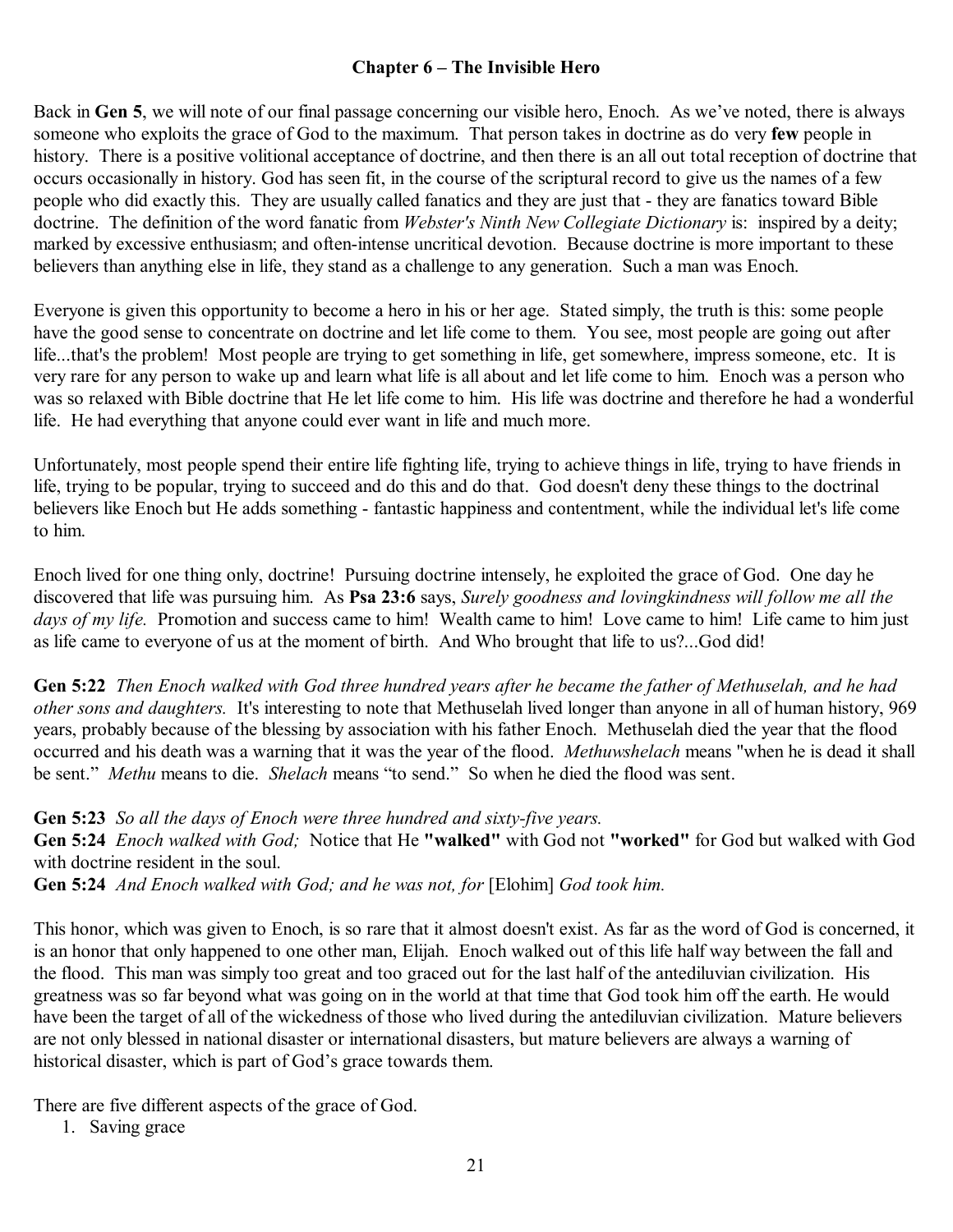- 2. Living grace
- 3. Super-grace
- 4. Dying grace
- 5. Surpassing grace

Enoch went from super-grace to surpassing grace without the experience of physical death. The transfer of Enoch is a monument to the fact that a person can break every frontier of knowledge and arrive at something that is absolutely totally and completely fantastic. It is possible to be so strong in positive volition, to be so stable a person, to be so remarkable in character,

that you keep driving and driving, and accumulate more doctrine than anyone else. Enoch had so much doctrine in his soul that the doctrine in his soul put down the drawbridge between time and eternity. Having built that bridge, by living as though he was in eternity, Enoch impressed God to the extent that God said why bother with death, and He took him.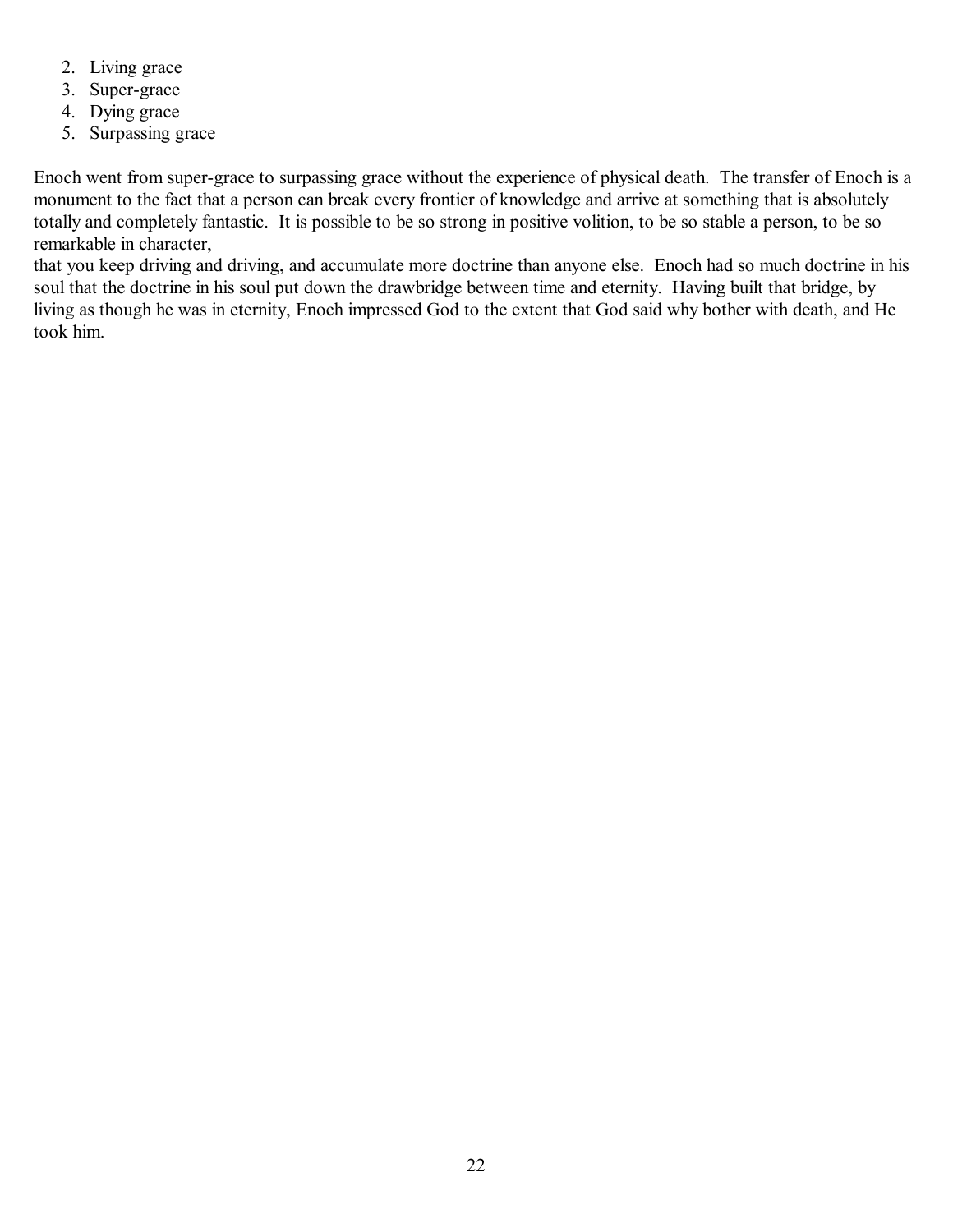# **Chapter 6 – Characteristics of a Winner Believer**

In eternity past, God designed two phases for every believer. These phases are optional, depending upon your attitude toward doctrine in time. The super-grace phase is for blessing in time. The surpassing grace phase is for blessing in eternity. Your persistent positive volition toward doctrine results in attaining the super-grace status. But entering into super-grace and sticking it out are two different things. It is the holding and the saturation of doctrine afterward that is the issue in Enoch's life.

Enoch was so strong after he reached spiritual maturity and he seized and held his spiritual growth so closely that he parlayed super-grace into surpassing grace, and thereby he by-passed dying grace. **Gen 5:24** *And Enoch walked with God; and he was not, for God took him.* Now be sure you understand that this was not a death. God did not kill him and then take him home. Enoch never died. Remember what the corrected translation of **Heb 11:5** said, *By means of doctrine* [resident in the soul] *Enoch was transferred so that he should not see death.* Enoch crossed the bridge into eternity without dying!

Although some of you may not be notable in this life, you are going to have fantastic blessings in eternity that it are beyond description. And in eternity, you will be known because somewhere along the line you caught on to the importance of doctrine resident in the soul. You will be a winner in time, and therefore have the privileges of being a winner in the eternal state.

Winners are described in **Rev 23** by the present active participle of *nikao*, as in **Rev 2:7,11,17,26** and **3:5,12,21**. In each case, the participle is translated like a noun, *the winner*. It is translated "overcometh" because it is a participle used as a noun and it means to subdue, to conquer, to overcome, to get the victory. For example, winners will be able to eat of the Tree of Life in the middle of the Paradise of God. **Rev 2:7** *He who has an ear, let him hear what the Spirit says to the churches. To him who overcomes* [the winner]*, I will grant to eat of* [give to him the privilege of eating from] *the tree of life which is in the Paradise of God.*

Only winners have the privilege of access to the Gazebo in the Garden, and to the Tree of Life. The winner is a member of the Paradise Club forever, which membership includes these three special privileges:

- eating from the Tree of Life
- · access to the Gazebo in the Garden
- · access to the Paradise of God, **Rev 2:7**.

In **Rev 2:11**, they shall not be hurt by the 2nd death because of blessing by association, *He who has an ear, let him hear what the Spirit says to the churches. He who overcomes* [the winner] *will not be hurt by the second death.*

In **Rev 2:17**, the *nikonti* [overcomers] eat of the hidden manna, they receive a new name on a white stone, and the new knighthood is given to them. **Rev 2:17** *He who has an ear, let him hear what the Spirit says to the churches. To him who overcomes* [the winner], *to him I will give* [I will give him blessing from] *some of the hidden manna* [escrow blessing for time and eternity]*; and I will give him a white stone* [pebble] [the resurrection body, God's final vote of justification (they voted with colored pebbles in the ancient world)] *and a new name written on the stone* [on that white pebble has been inscribed a new title] [your royal patent in the eternal heraldry] *which no one knows* [you are an anonymous hero during the Church Age] *but he who receives it.* Each winner alone knows his place in the eternal order of chivalry.

In **Rev 2:26**, the overcomers are given power and authority to rule nations, *He who overcomes* [the winner]*, and he who keeps My deeds* [even he who keeps My assignments] [the fulfillment of the predesigned plan of God to spiritual self-esteem and spiritual maturity] *until the end* [of his life], *to him I will give authority over the nations.*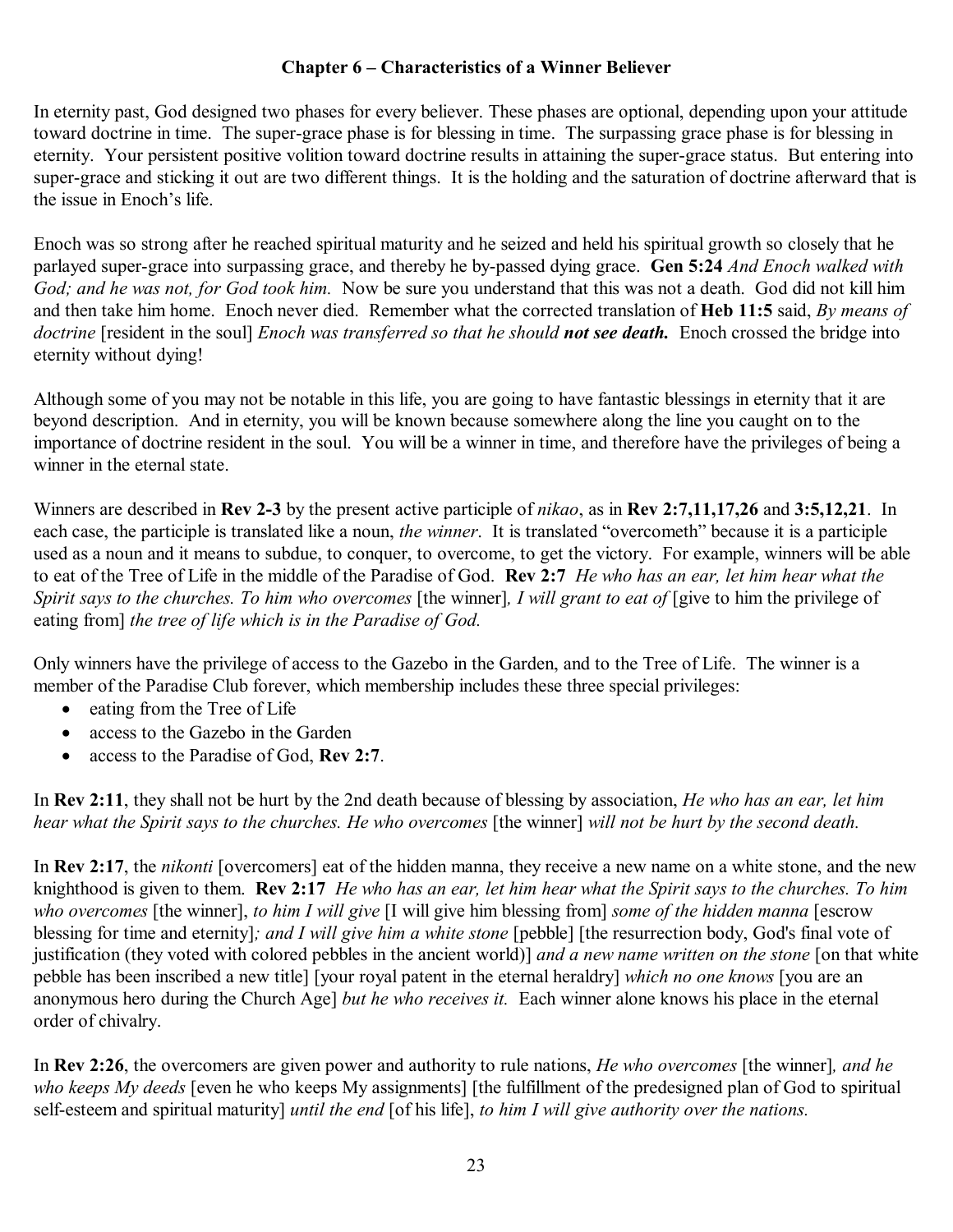In **Rev 3:5**, they are clothed with the uniform of glory, *He who overcomes will be clothed in white garments and I will not erase his name* [never blot out his title] [the winner is knighted at the judgment seat of Christ] *from* [out of] *the book of life.* [In fact,] *and I will confess* [acknowledge] *his name* [title] *before* [in the presence of] *My Father and before His angels* [a formal presentation]*.* The decoration includes presentation in the Court of Heaven to God the Father. While this occurs in the third heaven for all winners, the losers will wait in the second heaven.

In **Rev 3:12**, the winners' names are written in the historical record section of heaven and he has a coat of arms, **Rev 3:12**, which allows him to enter the New Jerusalem. **Rev 3:12** *He who overcomes* [The winner]*, I will make him a pillar in the temple of My God, and he will not go out from it anymore* [Furthermore, he will never again vanish (go outside) from history]; [Also] *and I will write* [emblazon] *on him the title of My God, and the name of the city of My God* [this will be his pass to enter the eternal city, the new Jerusalem, a satellite city suspended above the earth in the atmosphere or in space]*, the new Jerusalem, which comes down out of* [shall descend from] *heaven from My God; and* [also] *My new name* [title] [King of kings, Lord of lords, bright morning star].

Only the winner can enter the New Jerusalem. The winners have this new title written upon them as they follow their fearless leader back to earth in **Rev 19:11-16.** In **Rev 3:21**, winners are granted to sit with Christ on His throne.

**Rev 3:21** *He who overcomes* [the winner], *I will grant [give] to him to sit down* [the reward of sitting] *with Me on My throne, as I also overcame* [have won] *and sat down with My Father on His throne.*

And then finally, in **Rev 21:7**, winners inherit fantastic blessings in the eternal state. **Rev 21:7** *He who overcomes will inherit these things, and I will be his God and he will be My son.* This is a description of the winner in the eternal state, the one who discovers in time that the word of God is alive and powerful.

As a winner, that will be your attitude, not only in time, but forever and ever and ever in the eternal state. Winners are individuals who understand that the living word and the written word are the same, and that the living word is merely the thinking of the living word.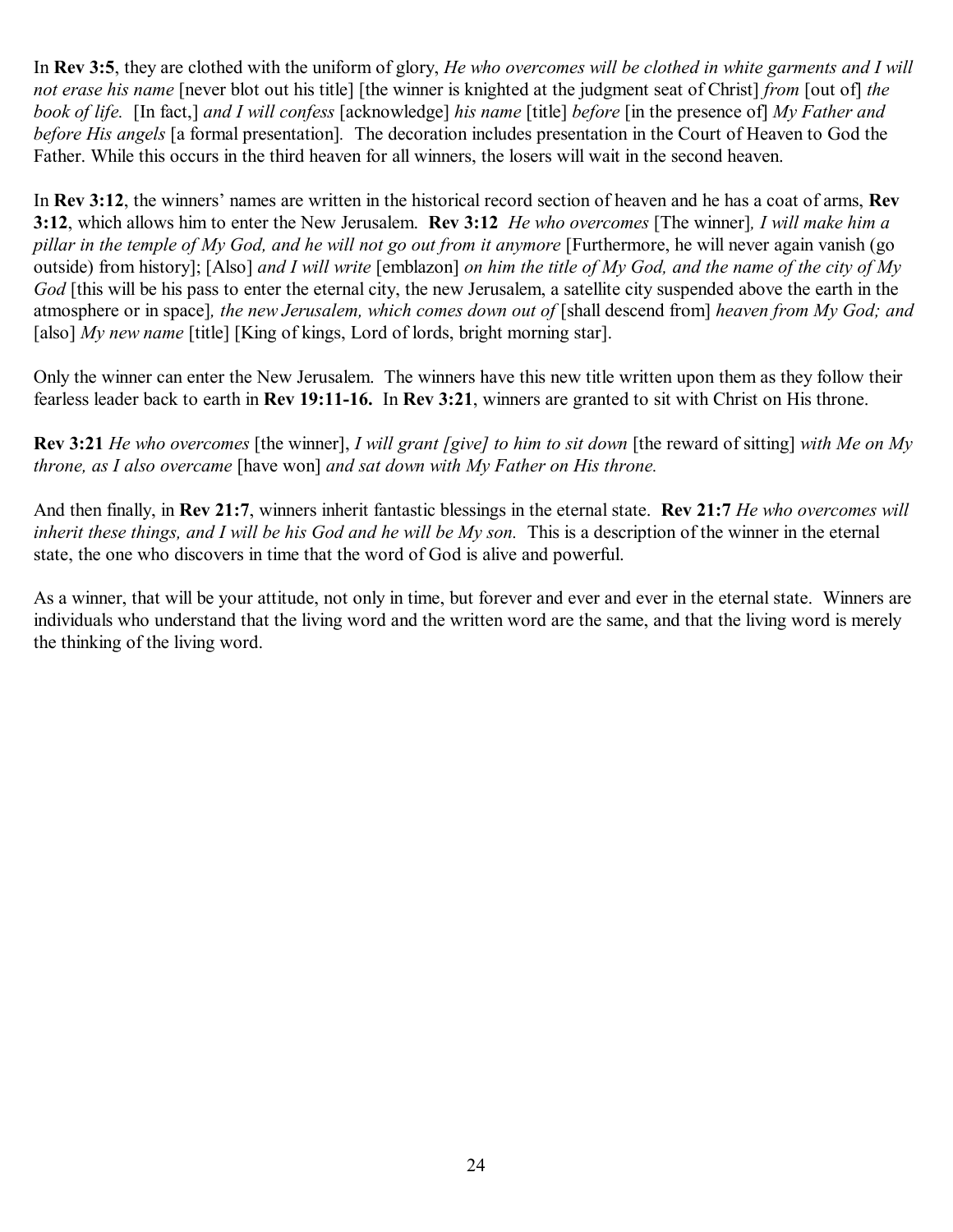# **Chapter 7 – The Christian Soldier**

**Gen 5:22** *Then Enoch walked with God three hundred years after he became the father of Methuselah, and he had other sons and daughters.* The word for *walk* means to be walking in a wide sense, to travel widely.

**Gen 5:23** *So all the days of Enoch were three hundred and sixty-five years.* 

**Gen 5:24** *Enoch walked with God; and he was not, for* [Elohim] *God took him.* Now, this was an honor, which is so rare that it was bestowed only one other time. As mentioned previously, this honor is so rare that only one other man, Elijah, was the recipient of it.

**Gen 6:5** describes to us the world at that time when it says, *Then the Lord saw that the wickedness of man was great on the earth, and that every intent of the thoughts of his heart was only evil continually.*

Enoch shocked his generation and became a monument forever to the fact that no one by being faithful to the written word will ever lose out! Those believers will stand out in time and in eternity. They will have all of those privileges in the future and in eternal state previously noted. There will be no wimpy testimonies in eternity.

What is a wimpy testimony? "Oh, what I have given up for the Lord! Oh, what I have given up for this church!" People who don't understand the issue give wimpy testimonies!

We will never hear Enoch giving a wimpy testimony. Whatever Enoch had to give up along the way was nothing compared to what God would give him and to what God would do. It was absolutely nothing! This is why Bible doctrine is more important than anything else.

As an example, one day Peter went up to the Lord and said in **Mar 10:28** *Behold, we have left everything and followed You.* **Mar 10:29** *Jesus said, "Truly I say to you, there is no one who has left house or brothers or sisters or mother or father or children or farms, for My sake and for the gospel's sake,"* **Mar 10:30** *but that he will receive a hundred times as much now in the present age, houses and brothers and sisters and mothers and children and farms, along with persecutions; and in the age to come,* [fantastic] *eternal life.*

Enoch became a monument forever to the fact that no one by being faithful to the written word will ever lose out. Peter thought he had a great testimony with regard to all that he had given up for the Lord. And the Lord said to Peter you're the one who benefits by giving things up for me. You're the one who gets blessed.

David expressed this principle in **1Ch 29:14** when he said, *But who am I and who are my people that we should be able to offer as generously as this? For all things come from You, and from Your hand we have given You.* David said that we are able to offer very generously, and he then said, *but who am I and who are my people, for all things come from You, and from Your hand we have given to You.* Now, why did he say that? If all things come from God, then why does God want us to give anything to Him. Why does He desire for us to give graciously, and not only to Him, but also to others we see that are in need?

The Apostle Paul taught in **1Co 4:7** that everything that we have been given has been given to us in some way by God. **1Co 4:7** *For who regards you as superior? What do you have that you did not receive? And* [But] *if you did receive it, why do you boast as if you had not received it?* Often times we think that we are something, and that we have earned the time, talent, and treasure that we have. However, that's not what the Bible says. The Bible says *What do you have that you did not receive, and if you did receive it, why do you boast as if you had earned it yourself or had not received it?*

David said in **Psa 24:1** *The Earth is the Lord's and all it contains, the world, and those who dwell in it.* Well, who owns the Earth? The Lord. In **Psa 50:10** The Lord says, *For every beast of the forest is mine, the cattle on a*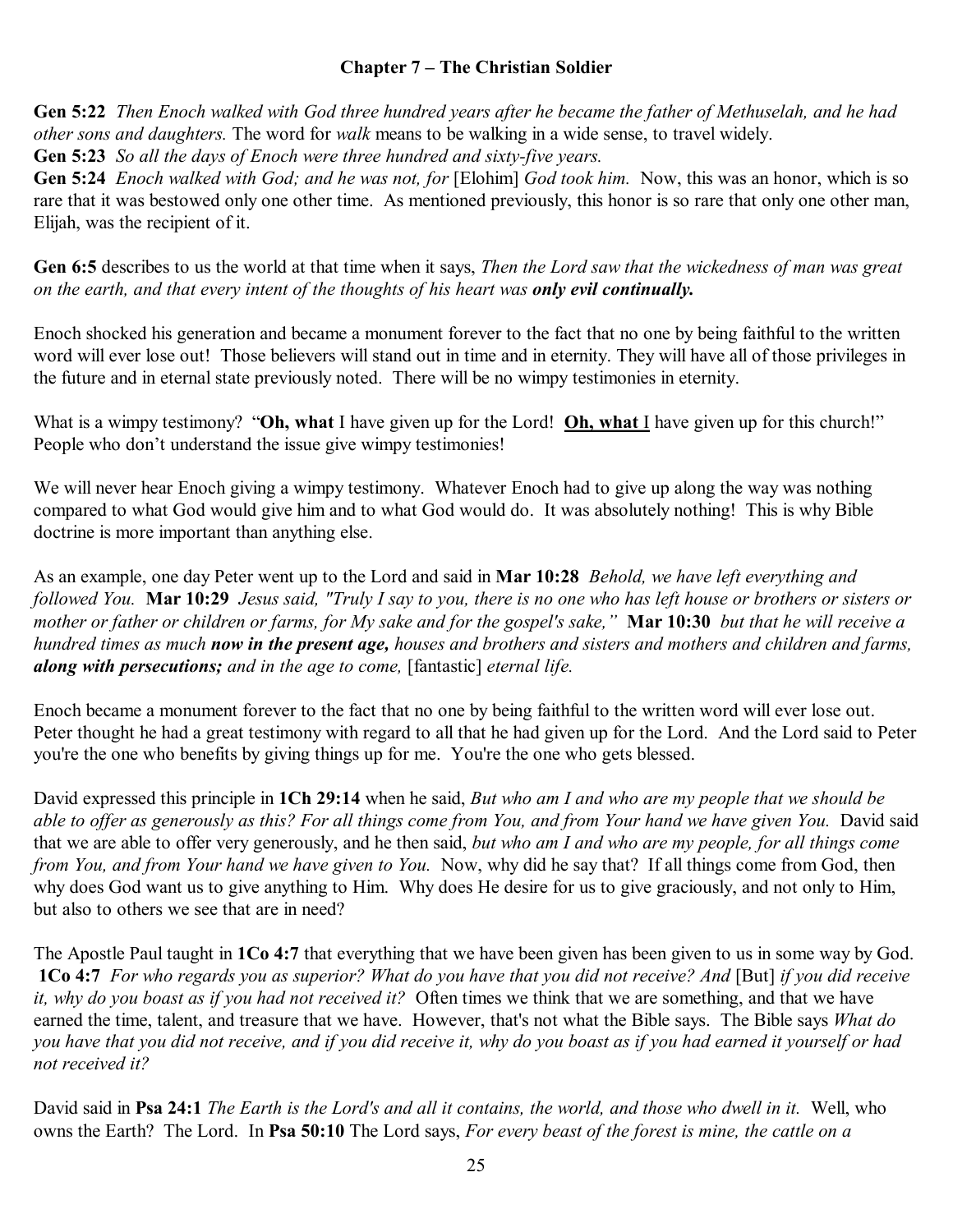*thousand hills.* In **Psa 89:11** David said that, *The heavens are Yours, the Earth also is Yours; the world and all it contains, You have founded them.*

What about the money and the riches on Earth? In **Hag 2:8** '*The silver is Mine, and the gold is Mine,' declares the Lord of hosts.*

Now, think about this objectively. If all this is true, and it is, if everything belongs to The Lord, if all the silver and all the gold belongs to the Lord, if everything that's in the Earth belongs to the Lord, and the cattle on a thousand hills, and every beast of the field, then again we may ask why does God call upon us to give graciously and sacrificially? We know that He does so because passage after passage in the Word of God tells us that God wants us to have a gracious attitude in the realm of giving. We are not only to give to the local assembly, but we're to give to people in our lives that God brings in our paths, those who have legitimate needs and who need help, especially those who are doctrinal believers

**Gal 6:10** *So then, while we have opportunity, let us do good to all people, and especially to those who are of the household of the faith.* Like Enoch, we are the ones who get blessed by following God, and we are the ones who receive blessings for obedience to His word! This is why **2Co 9:6** says, *Now this I say, He who sows sparingly will also reap sparingly, and he who sows bountifully will also reap bountifully.* That's what the Word of God says. That's New Testament - that's 2Co 9:6. No one by being faithful to the written word will ever lose out. The Lord Jesus Christ said this, and you've heard this many times, but do you believe this verse, just as you believe the verses on salvation, rebound, and the eternal state?

**Luk 6:38** *Give, and it will be given to you. They will pour into your lap a good measure pressed down, shaken together, and running over. For by your standard of measure it will be measured to you in return.* Now, the Lord who cannot lie said this! You won't have to go after blessings, they will pour into your lap. Why? Because the Lord says in this verse, *For by your standard of measure, the way you give* [or the way you hold on to what you have]*, it will be measured to you in return.* If you give, it is given to you by the standard of measure by which you give. So, we see that the way in which we give is the way in which we receive.

Again, no one by being faithful to the written word will ever lose out. Do you believe the Word of God when it says in **Pro 11:24,** *There is one who scatters* [gives generously]*, and yet increases all the more, And there is one who withholds what is justly due, and yet* [but] *it results only in want?* There is one who gives generously, where he gives and yet he becomes more prosperous. Think of that - that is not what the cosmic system tells you.

You give generously, and you become more prosperous. The Bible then says that there's one who holds back what is justly due, and he becomes impoverished. **Pro 11:25** says that, *the generous man will be prosperous and he who waters will himself be watered.*

We are rewarded for our faithfulness to God's Word; this principle is found throughout the Word of God. Again, if the cattle on a thousand hills and all the gold and all the silver belongs to God, and if God has all things and God is in heaven, and God doesn't have any needs, why does He command us to give, not only graciously, but to give sacrificially? Because, giving graciously and giving sacrificially produces an attitude in the individual, which allows God to pour more and more blessing to the one who gives. On the other hand, when we don't give graciously and sacrificially, an attitude is in us that stops the blessing of God from coming into our lives.

Biblically speaking, the Bible teaches that most of God's people are under a financial curse because they will not obey and honor the Word of God. Many people have their finances cursed because they are not following the Word of God in such a serious realm as their finances. Giving graciously and sacrificially is for your own benefit. That's why the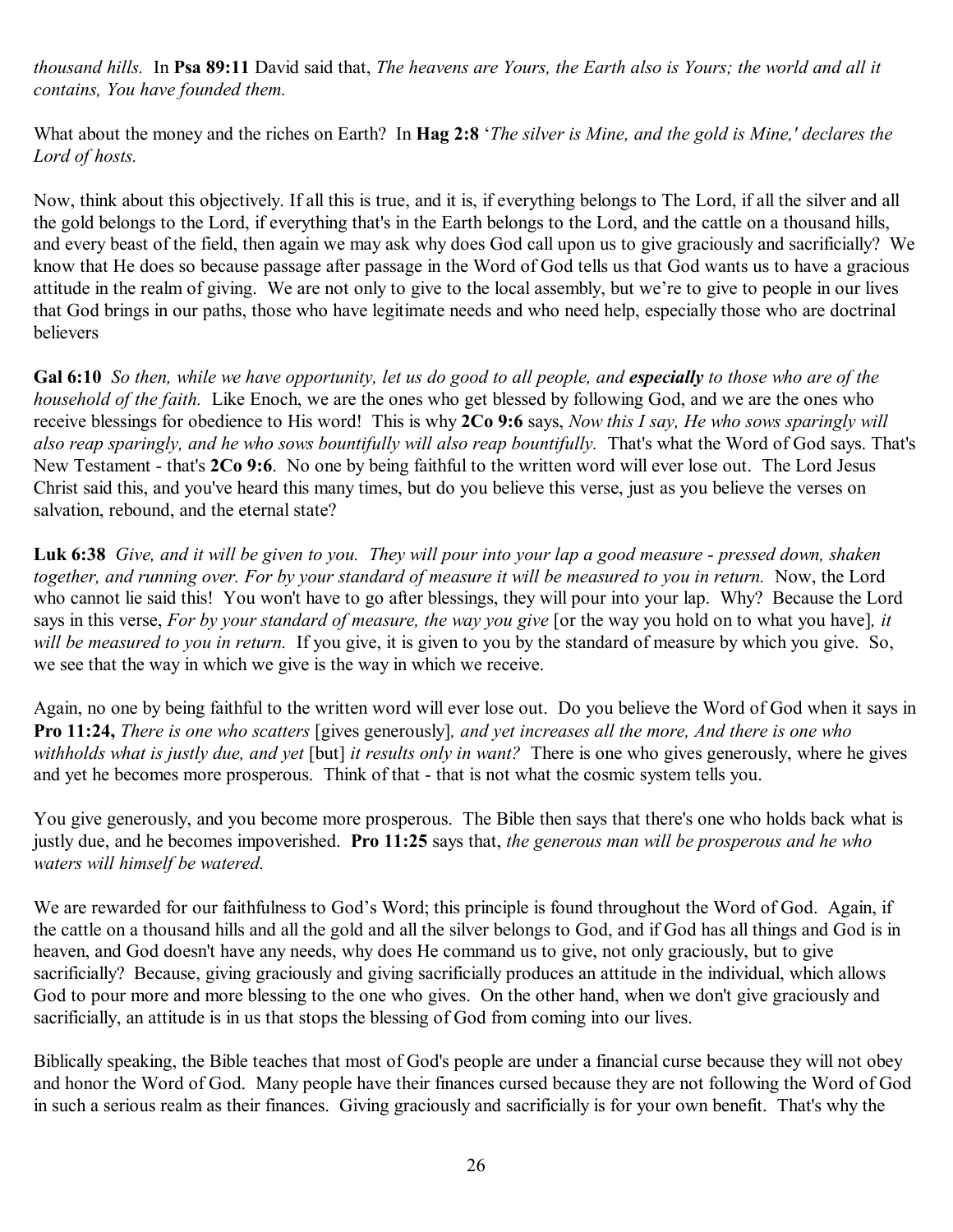Lord said in **Act 20:35** *In everything I showed you that by working hard in this manner you must help the weak and remember the words of the Lord Jesus, that He Himself said, 'It is more blessed to give than to receive.'*

Do you believe this or do you think that this is a nice Christian saying that the pastor should bring up when it's time for the offering? The **Lord** said it's better to give than to receive. Giving graciously and sacrificially produces an attitude in the individual, which allows God to pour out more blessing to the one who gives.

Now, the whole point of the matter is that in every realm we are the ones who benefit when we follow God. Paul said in **Phi 4:17** concerning the Philippians and their large financial gift to him as their pastor-teacher, "[I'm saying all this,] *not that I seek the gift itself, but I seek for the profit which increases to your account."* Notice that there's a profit for those who give, which increases to their account.

**Phi 4:18** *But I have received everything in full and have an abundance; I am amply supplied, having received from Epaphroditus what you have sent, a fragrant aroma, an acceptable sacrifice, well-pleasing to God.* **Phi 4:19** *And my God will supply all your needs according to His riches in glory in Christ Jesus.*

We are the ones who benefit when we fulfill the principles of the word of God. No one by being faithful to the written word will ever lose out. There is blessing related to the faithful intake of doctrine.

**1Co 2:9** *but just as it is written, "Things which eye has not seen and ear has not heard, And which have not entered the heart of man, All that God has prepared for those who love Him."*

**Eph 3:20** *Now to Him who is able to do far more* [exceeding] *abundantly beyond all that we ask or think, according to the power that works within us,*

**Psa 31:19** *How great is Your goodness, Which You have stored up for those who fear You, Which You have wrought for those who take refuge in You, Before the sons of men!*

While there is blessing related to the faithful intake of doctrine, there is also pressure and testing. There is blessing and pressure because of Bible doctrine. You can run off to a service organization and witness to your 20 people a day and get involved with some church program and you can get involved with all of the works programs, and have no problems. However, at the moment you decide that you're going to take in Bible doctrine everyday, all hell breaks lose!

We are warned about this in such passages as **2Ti 2:1**, which says, *You therefore, my son, be strong in the grace that is in Christ Jesus.*

**2Ti 2:2** *The things which you have heard from me in the presence of many witnesses, entrust these to faithful men who will be able to teach others also.*

**2Ti 2:3** *Suffer hardship with me, as a good soldier of Christ Jesus.*

Notice that you are said to be a soldier because you are enlisted in the army of God. In **verse 4**, **2Ti 2:4** *No soldier in active service entangles himself in the affairs of everyday life, so that he may please the one who enlisted him as a soldier.* Notice that the spiritual soldier is not to be entangled with the details of life. **2Ti 2:5** *Also if anyone competes as an athlete, he does not win the prize unless he competes according to the rules.*

Realizing that you are a soldier in the army of God, the following scriptures should be noted.

**Phi 1:29** *For to you* [Churchage believer] *it has been granted for Christ's sake, not only to believe in Him, but also to suffer for His sake.* Note that it is for "His" sake and for "His" glorification that we are to go through certain types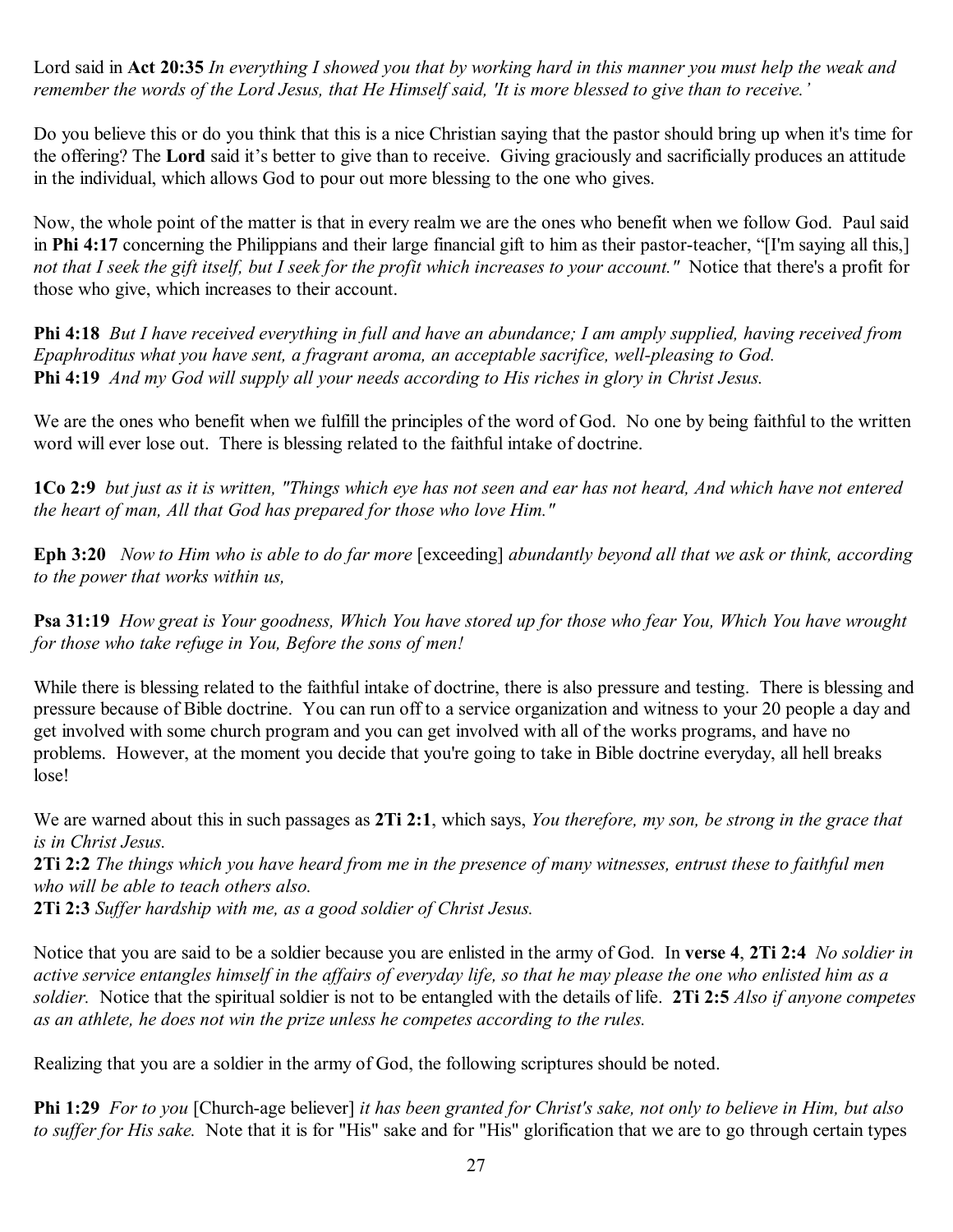of suffering. And if we do not suffer or if we are not willing to do so, there is absolutely no way that we will ever be able to rule and reign with Him.

**Rom 8:17b** i*f indeed we suffer with Him so* [in order] *that we may also be glorified with Him.* This glorification has to do with escrow blessings in the future, such as the uniform of glory worn over the resurrection body.

In **1Th 3:4**, Paul said to the Thessalonians, *for indeed when we were with you, we kept telling you in advance that we were going to suffer affliction; and so it came to pass, as you know.* Any doctrinal ministry or assembly will warn its congregation of the coming of persecution so that when it does come, they will realize what it really is. **1Pe 2:19** *For this finds favor, if for the sake of conscience toward God a man bears up under sorrows when suffering unjustly.* Note that we are to *bear up* when going through undeserved suffering.

**1Pe 2:21** *For you have been called for this purpose, since Christ also suffered for you, leaving you an example for you to follow in His steps,*

Suffering unjustly is a requirement for following in the steps of our Lord. This is why our Lord said in **Mat 5:11** *Blessed are you when people insult you and persecute you, and falsely say all kinds of evil against you because of Me.* And then in **Joh 15:20**, He tells, *Remember the word that I said to you, 'a slave is not greater than his master.' If they persecuted Me, they will also persecute you; if they kept My word, they will keep yours also.*

Note that if you're following God's instructions and living the Christian way of life according to God's will, there must be a measure of persecution that you will endure. The interesting question is, where did all of our Lord's persecution come from? It came from those involved with religion, legalism, emotionalism and self-righteousness. In **Mat 5:12** *Rejoice, and be glad, for your reward in heaven is great; for in the same way they persecuted the prophets who were before you.* Pressures and distractions do come from positive volition toward doctrine. Why?…because you've made the right decisions.

Maybe you don't know it, but his majesty the devil knows it and he intensifies the pressure from his cosmic system to stop your forward momentum. If there's one thing that the devil cannot stand, just one thing - it's one person faithful to the word of God. And there are two things he cannot stand more than one and that's two who are faithful to the word of God. And there are three things he cannot stand more than two and that's three. There are four things he cannot stand more than three and that's four. Get the point?

So a whole church-load of doctrinal believers will bring on a flood of demonic attacks. Why? Because only doctrinal believers can please God, **Heb 11:6** *And without doctrine resident in the soul it is impossible to please Him,*

There are two pertinent scriptures that would do us all well to have written on the walls of any church. One is **Isa 54:17** "*No weapon that is formed against you will prosper; And every tongue that accuses you in judgment you will condemn. This is the heritage of the servants of the Lord, And their vindication is from Me," declares the Lord.* The other is **2Co 13:8** *For we can do nothing against the truth, but only for the truth.*

Your life can be very simple but once you really get into doctrine, life can get very complex. Ironically, your life becomes more complex as you discover the simplicity of life, which is constant positive volition toward Bible doctrine. And as you develop constant positive volition toward doctrine there will be a proportionate amount of pressure applied to your life.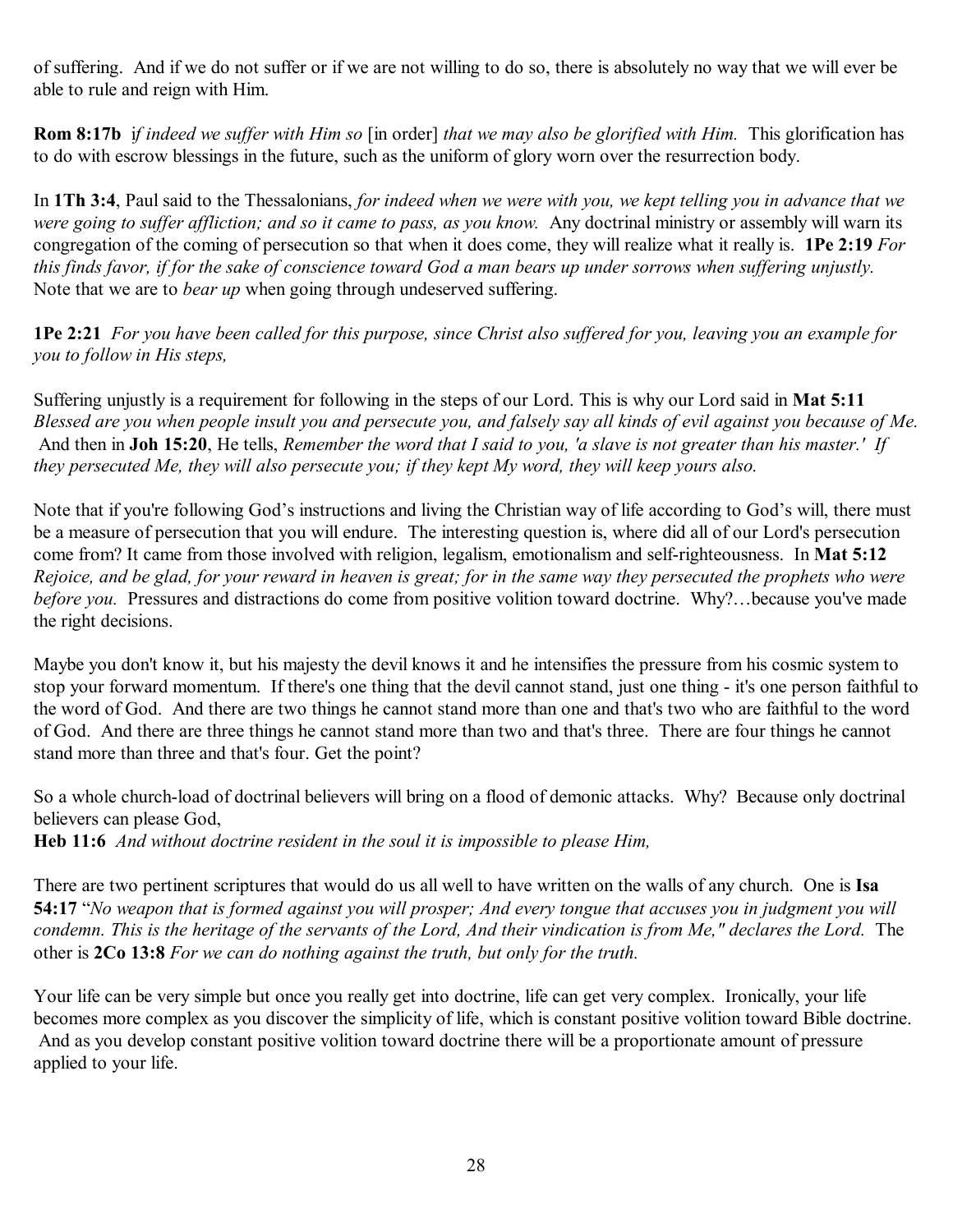# **Chapter 8 – From Super-Grace to Surpassing Grace**

Enoch endured pressure. Elijah and Enoch advanced so far and fast into supergrace that transfer apart from death was warranted. They concentrated so hard on doctrine and did so so quickly that they went from time to eternity, or from super-grace to surpassing grace. And surpassing grace is said to be for the ages to come in **Eph 2:7** *so that in the ages to come He might show the surpassing riches of His grace in kindness toward us in Christ Jesus.*

Believe it or not, these two individuals experienced surpassing grace and took their body into eternity. Because they couldn't die, they couldn't leave their bodies behind, and they couldn't suffer physical death because they were in surpassing grace, the stage or phase of grace in the eternal state.

So, when the question arises, why didn't Enoch transfer from super-grace to surpassing grace in the usual way?…the answer is that dying grace is related to super-grace and both Enoch and Elijah bypassed super-grace in time and entered into surpassing grace. Therefore Enoch couldn't die! Anyone in super-grace at the time of the Rapture will be in this same category.

The question also arises, what kind of body does Enoch have in heaven? He has the same type of body as all the Old Testament saints, an interim body waiting for the resurrection body. Therefore his body is either buried in heaven or in some urn on a heavenly mantle.

Elijah, on the other hand, will come back in his earthly body; he will die physically and then be resuscitated; however Enoch is not coming back!

**Rev 11:313** *And I will grant authority to my two witnesses, and they will prophesy for twelve hundred and sixty days, clothed in sackcloth. These are the two olive trees and the two lampstands that stand before the Lord of the earth. And if anyone desires to harm them, fire flows out of their mouth and devours their enemies; so if anyone wants to harm them, he must be killed in this way. These have the power to shut up the sky, so that rain will not fall during the days of their prophesying; and they have power over the waters to turn them into blood, and to strike the earth with every plague, as often as they desire. When they have finished their testimony, the beast that comes up out of the abyss will make war with them, and overcome them and kill them. And their dead bodies will lie in the street of the great city which mystically is called Sodom and Egypt, where also their Lord was crucified. Those from the peoples and tribes and tongues and nations will look at their dead bodies for three and a half days, and will not permit their dead bodies to be laid in a tomb. And those who dwell on the earth will rejoice over them and celebrate; and they will send gifts to one another, because these two prophets tormented those who dwell on the earth. But after the three and a half days, the breath of life from God came into them, and they stood on their feet; and great fear fell upon those who were watching them. And they heard a loud voice from heaven saying to them, "Come up here." Then they went up into heaven in the cloud, and their enemies watched them. And in that hour there was a great earthquake, and a tenth of the city fell; seven thousand people were killed in the earthquake, and the rest were terrified and gave glory to the God of heaven.*

Elijah will need his physical body again, but Enoch will not. Wherever it is now, Enoch had to take his body with him to the eternal state. How was all this accomplished? **Heb 11:5** *By faith* [means of doctrine resident in the soul] *Enoch was taken up* [transferred] *so that he would not see death; and he was not found because God took* [had transferred] *him up; for he obtained the witness that before his being taken up he was pleasing to God.*

And, while we can't help but be impressed by what Enoch attained through doctrine always remember this; God was glorified. We keep thinking about the wonderful blessings that Enoch had in time, and the wonderful blessings he had in eternity, and the wonderful way in which the golden drawbridge of death went down. He went from time to eternity without dying, but we must not forget the most important issue - God was glorified throughout. God was glorified when He poured out super-grace blessings upon Enoch. God was glorified when Enoch held his ground! God was glorified when He could lower the drawbridge from eternity's side. God was glorified when He could treat Enoch in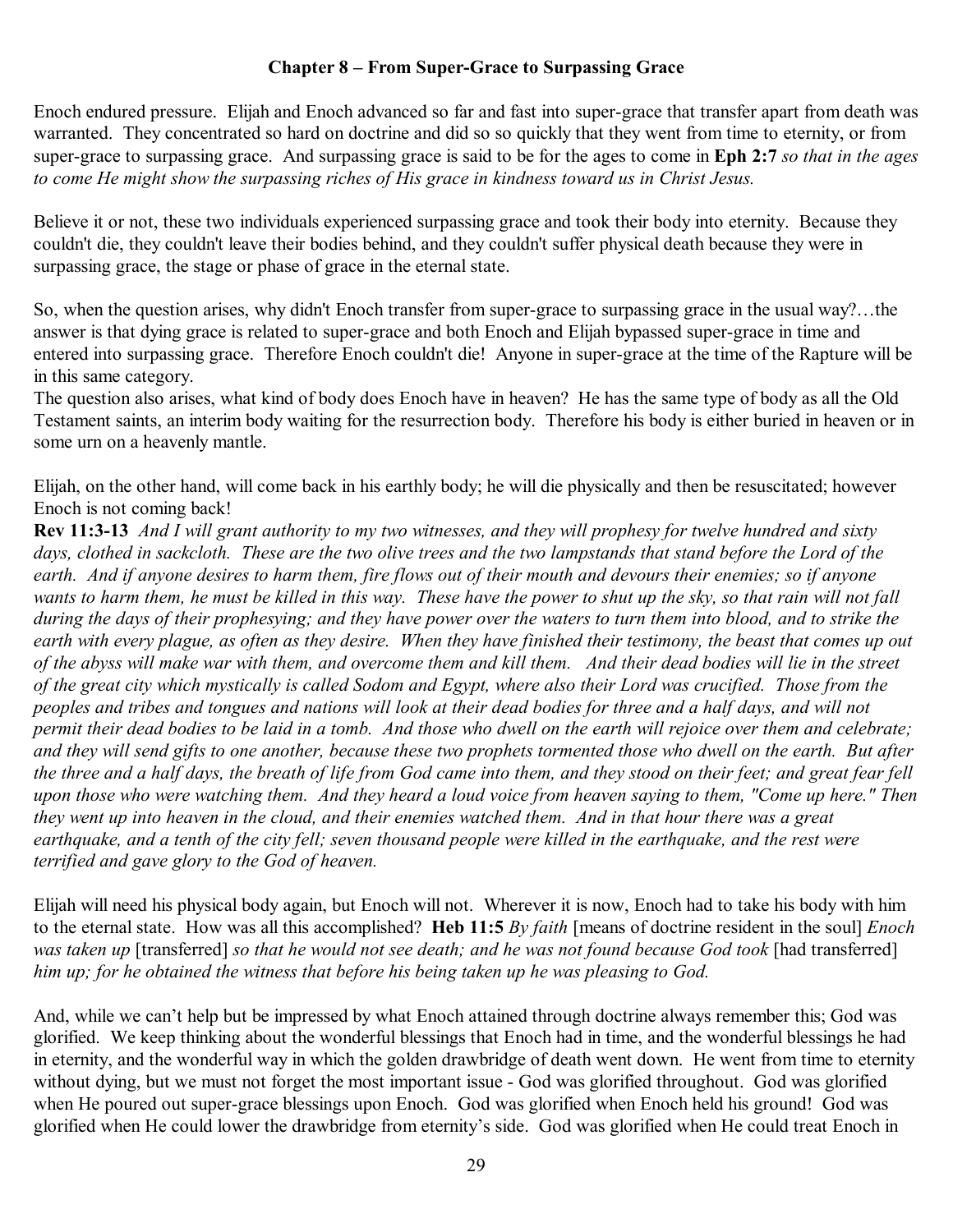super-grace and surpassing grace. God was glorified when He could express His sense of humor by taking a man from time to eternity apart from physical death. God was glorified throughout! God was pleased, and He is glorified when He can give super-grace blessings, dying grace, and surpassing grace.

In other words, in giving, it is God who gets the glory! In receiving we merely get the effect, the benefits of grace, but God gets the glory. That's why it's the glory road. Who do you think is glorified by the fact that you're alive? God is glorified by your living! And He is glorified when He can give you your health, when He can give you your right woman or right man, when He can give you success, and when He can give you promotion.

Whenever God can give you something, He is glorified because the devil has broadcast the lie that God **cannot** do anything for anyone in time!

Let's take a look at something special that God gives us. Let's observe the subject of right man, right woman. Do you believe in such things as right man and right woman? **Pro 18:22** says, *He who finds a wife finds a good thing, and obtains favor* [grace] *from the Lord.* Now, this does not mean that anyone who finds a wife has found a good thing. Experience and testimonies would tell us that this is certainly not the case. This means that there is a certain woman for a man who is **from the Lord** and that's why it says, *he has obtained grace from the Lord*. The right woman is a gracious **gift** from the Lord. The right woman is the oldest and one of many grace gifts God has given to man.

There are three prominent grace gifts from Christ to man delineated in Scripture. These are in the order in which they occur in the human race:

- 1. Right woman, He built her, **Pro 18:22, 19:13-14.**
- 2. Salvation, He did it.
- 3. Doctrine, He thought it, **1Co 2:16.**

In view of human history, the right woman is the oldest human gift, for Christ brought the woman to the man, **Gen 2:18**. **Gen 2:22** *And the Lord God fashioned* [BUILT] *into a woman the rib which He had taken from the man, and brought her to the man.* **Pro 19:14** says, *House and wealth are an inheritance from fathers, But a prudent wife is from the Lord.* There is a wife, a prudent wise one who is said to be from the Lord.

**Ecc 9:9** *Enjoy life with the woman whom you love all the days of your fleeting life which He has given to you under the sun; for this is your reward in life, and in your toil in which you have labored under the sun.* The verb *has given* is the qal perfect preterit of *nathan* which speaks of a past completed action. He gave a woman to man in eternity past. There is another supporting translation, **Ecc 9:9** *Live happily with the woman you love through the fleeting days of life, for the wife God gives you is your best reward down here for all your earthly toil.* (TLB)

In **1Co 7:17**, we are told that the Lord assigns some couples to each other; *only, as the Lord has assigned* [a man and a woman] *to each one, as God has called each, in this manner let him walk. And so I direct in all the churches.*

Remember, God is glorified by blessing you!

One day Peter went up to the Lord and said, **Mar 10:28** *Peter began to say to Him, "Behold, we have left everything and followed You."*

**Mar 10:29** *Jesus said, "Truly I say to you, there is no one who has left house or brothers or sisters or mother or father or children or farms, for My sake and for the gospel's sake,"*

**Mar 10:30** *but that he will receive a hundred times as much now in the present age, houses and brothers and sisters and mothers and children and farms, along with persecutions; and in the age to come, eternal life.*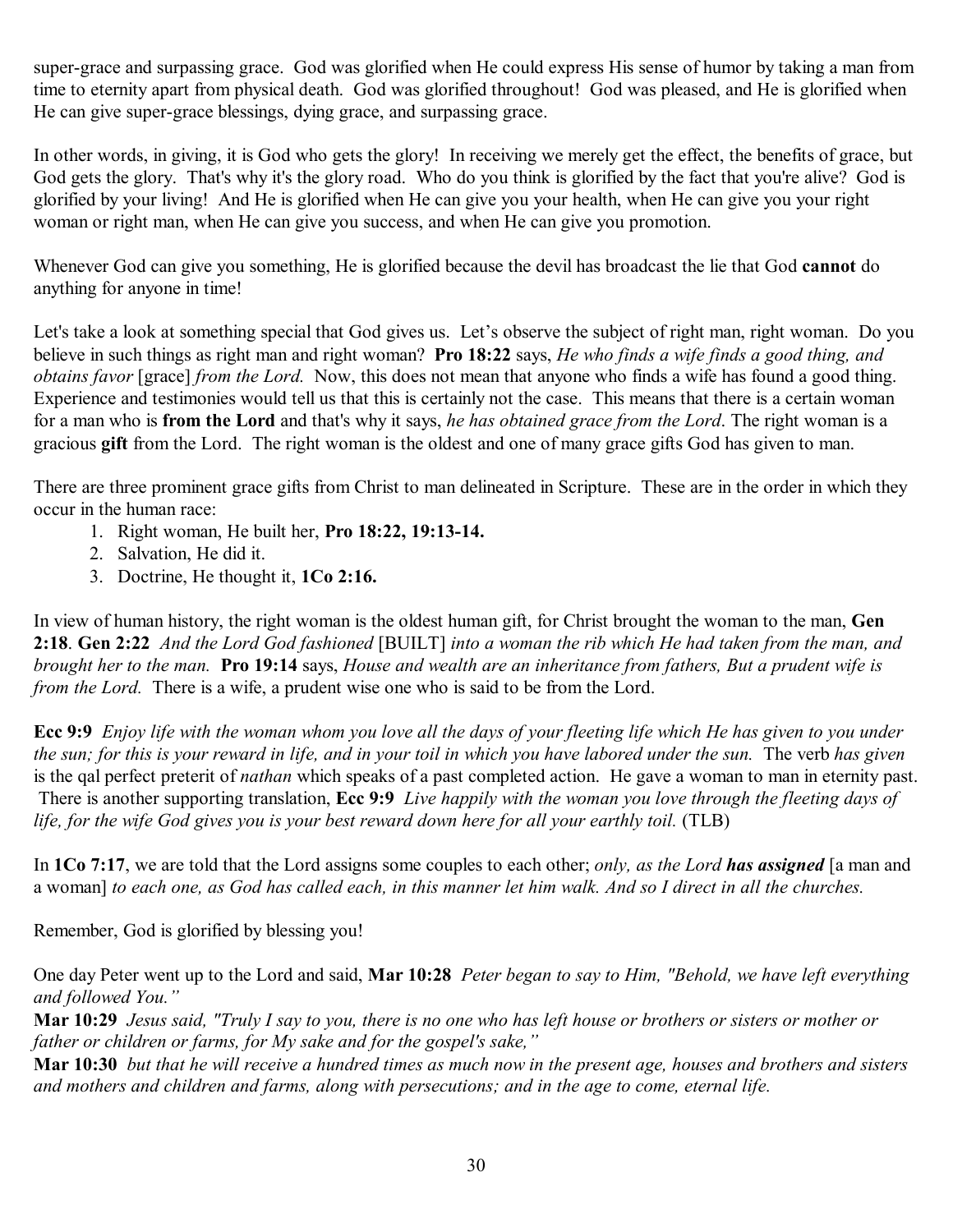In **2Sa 12**, we see that God gave everything to David and promoted him far beyond anyone that up until that time had ever lived. The final phrase in **2Sa 12:8**, *and if that had been too little, I would have added to you many more things like these! Have added* is the hiphil imperfect from the verb *jasaph* where we get the word Joseph. It's the verb that means to add, to increase, or to do more. And in the hiphil it means to be caused or motivated to do more.

You are the one who is blessed, but God is the one who is glorified. We've now seen that this happened to Enoch, because he pleased God.

So the question "how can we please God?" has been answered in **Heb 11:5-6**, with Enoch as our illustration.

Here are our corrected translations:

**Heb 11:5** *By means of doctrine resident in the soul Enoch was transferred so that he would not see death; and he was not found because God had transferred him up; for he obtained the witness that before his being taken up he was pleasing to God.*

**Heb 11:6** *And without doctrine resident in the soul it is impossible to please Him, for he who is occupied with the God must be convinced by resident doctrine that He is, and that He becomes a rewarder of those who seek Him.*